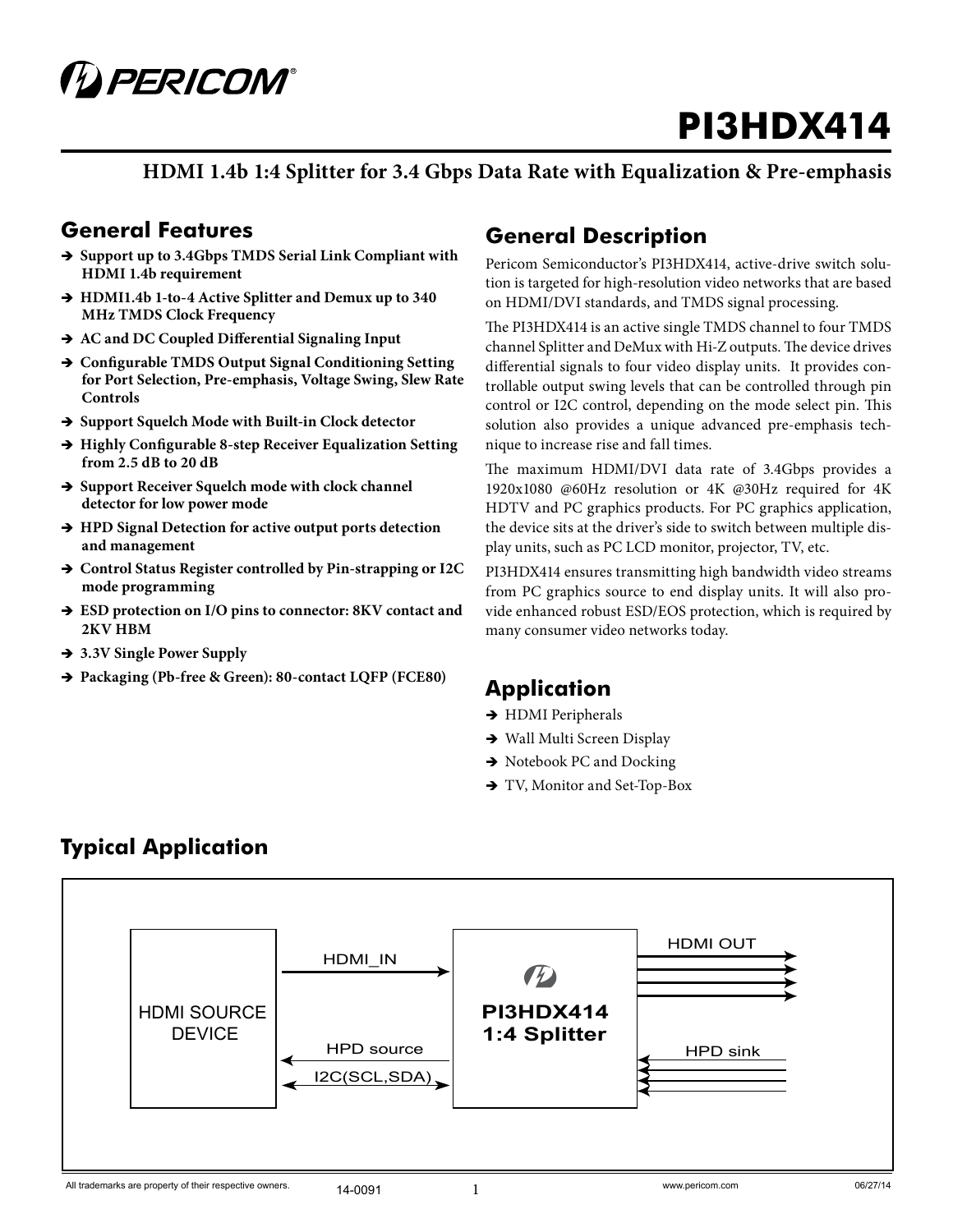

**HDMI 1.4b 1:4 Splitter for 3.4Gbps Data Rate with Equalization & Pre-emphasis** 

### **Block Diagram**

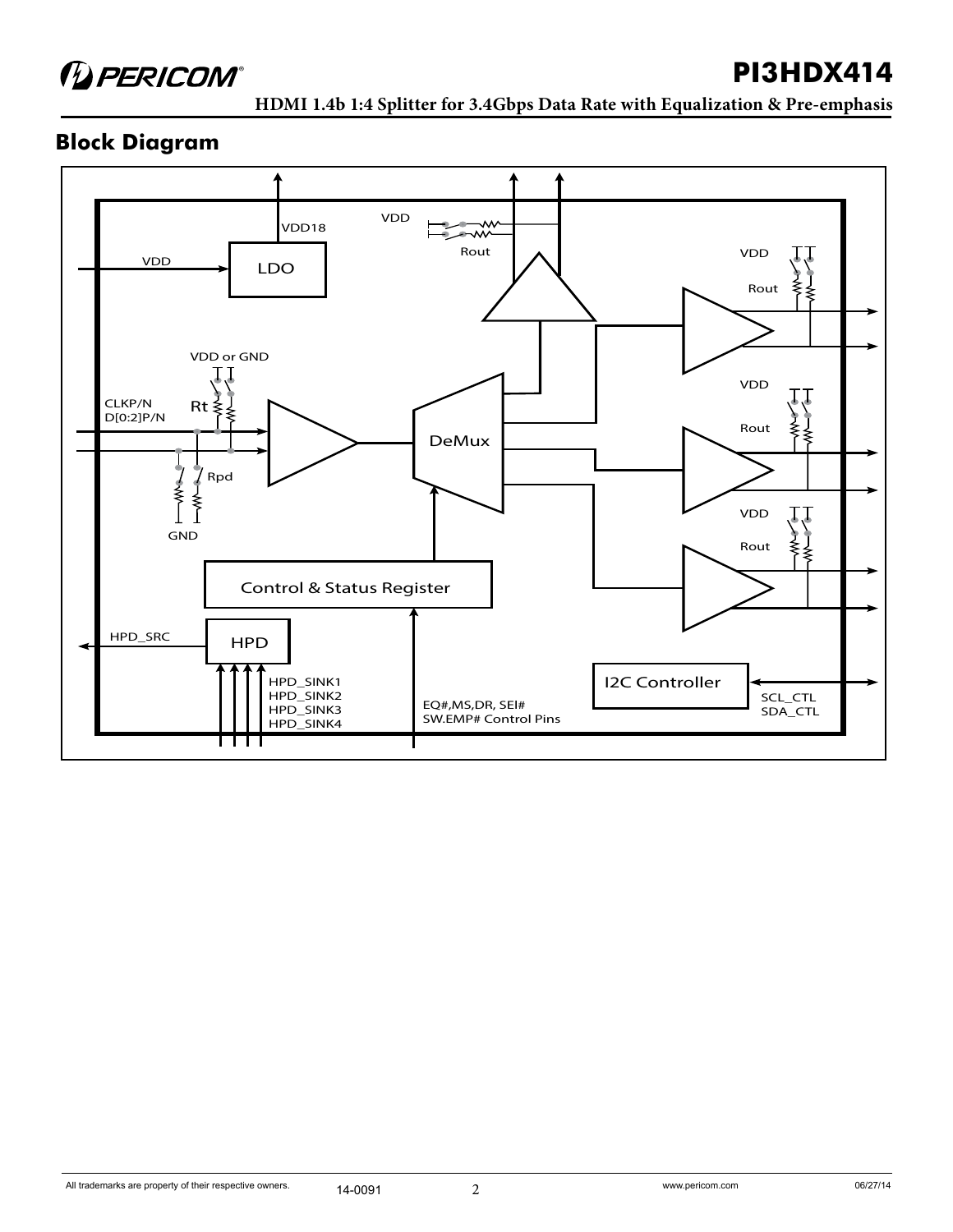*DERICOM®* 

## **Pin Configuration (Top-Side View)**

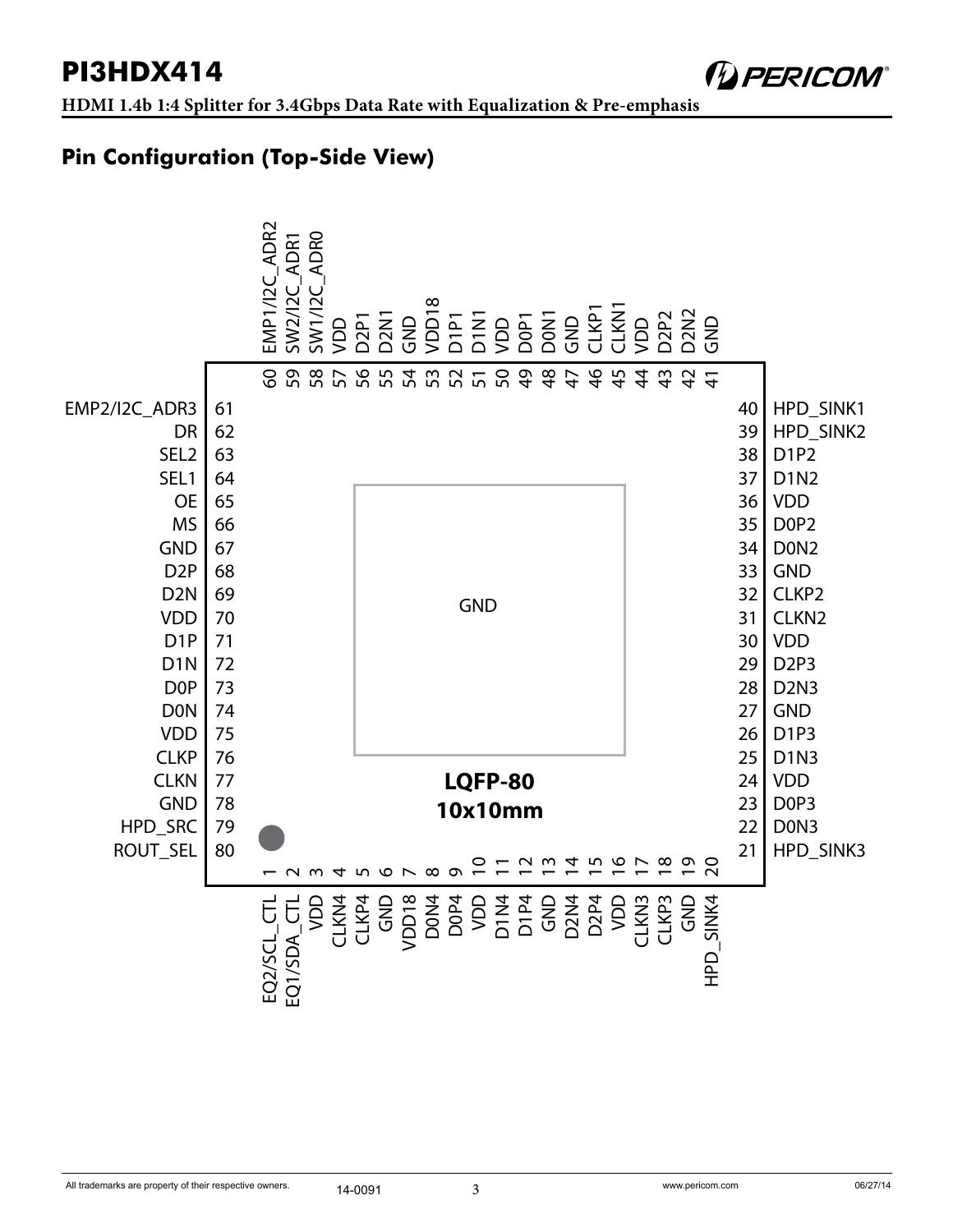**HDMI 1.4b 1:4 Splitter for 3.4Gbps Data Rate with Equalization & Pre-emphasis** 

## **Pin Description**

| Pin#                                                     | Pin Name                                                                                                                                 | <b>Type</b>   | Description                                                                             |
|----------------------------------------------------------|------------------------------------------------------------------------------------------------------------------------------------------|---------------|-----------------------------------------------------------------------------------------|
| Data Signals                                             |                                                                                                                                          |               |                                                                                         |
| $77\,$<br>76<br>$74\,$<br>73<br>72<br>71<br>69<br>68     | <b>CLKN</b><br><b>CLKP</b><br><b>D0N</b><br>D <sub>0</sub> P<br>D1N<br>D1P<br>D2N<br>D2P                                                 | I             | TMDS Clock and Data input pins.<br>$Rt = 50$ Ohm; $Rpd = 200$ kOhm.                     |
| $45\,$<br>46<br>48<br>49<br>51<br>52<br>55<br>56         | CLKN1<br>CLKP1<br>D0N1<br>D <sub>0</sub> P <sub>1</sub><br>D1N1<br>D1P1<br>D <sub>2</sub> N <sub>1</sub><br>D2P1                         | $\mathcal{O}$ | TMDS Outputs Port 1.<br>ROUT_SEL pin enables Output Termination Resistor (Rout=50 Ohm). |
| 3 <sub>1</sub><br>32<br>34<br>35<br>37<br>38<br>42<br>43 | CLKN <sub>2</sub><br>CLKP2<br>D <sub>0N2</sub><br>D <sub>0</sub> P <sub>2</sub><br>D1N2<br>D1P2<br>D2N2<br>D <sub>2</sub> P <sub>2</sub> | $\rm{O}$      | TMDS Outputs Port 2.<br>ROUT_SEL pin enables Output Termination Resistor (Rout=50 Ohm). |
| 17<br>18<br>$22\,$<br>23<br>25<br>26<br>28<br>29         | CLKN3<br>CLKP3<br>D0N3<br>D0P3<br>D1N3<br>D1P3<br>D <sub>2</sub> N <sub>3</sub><br>D <sub>2</sub> P <sub>3</sub>                         | $\mathcal{O}$ | TMDS Outputs Port 3.<br>ROUT_SEL pin enables Output Termination Resistor (Rout=50 Ohm). |
| 4<br>5<br>8<br>9<br>11<br>12<br>$14\,$<br>$15\,$         | CLKN4<br>CLKP4<br>D0N4<br>D <sub>0</sub> P <sub>4</sub><br>D1N4<br>D1P4<br>D2N4<br>D2P4                                                  | $\mathcal{O}$ | TMDS Outputs Port 4.<br>ROUT_SEL pin enables Output Termination Resistor (Rout=50 Ohm). |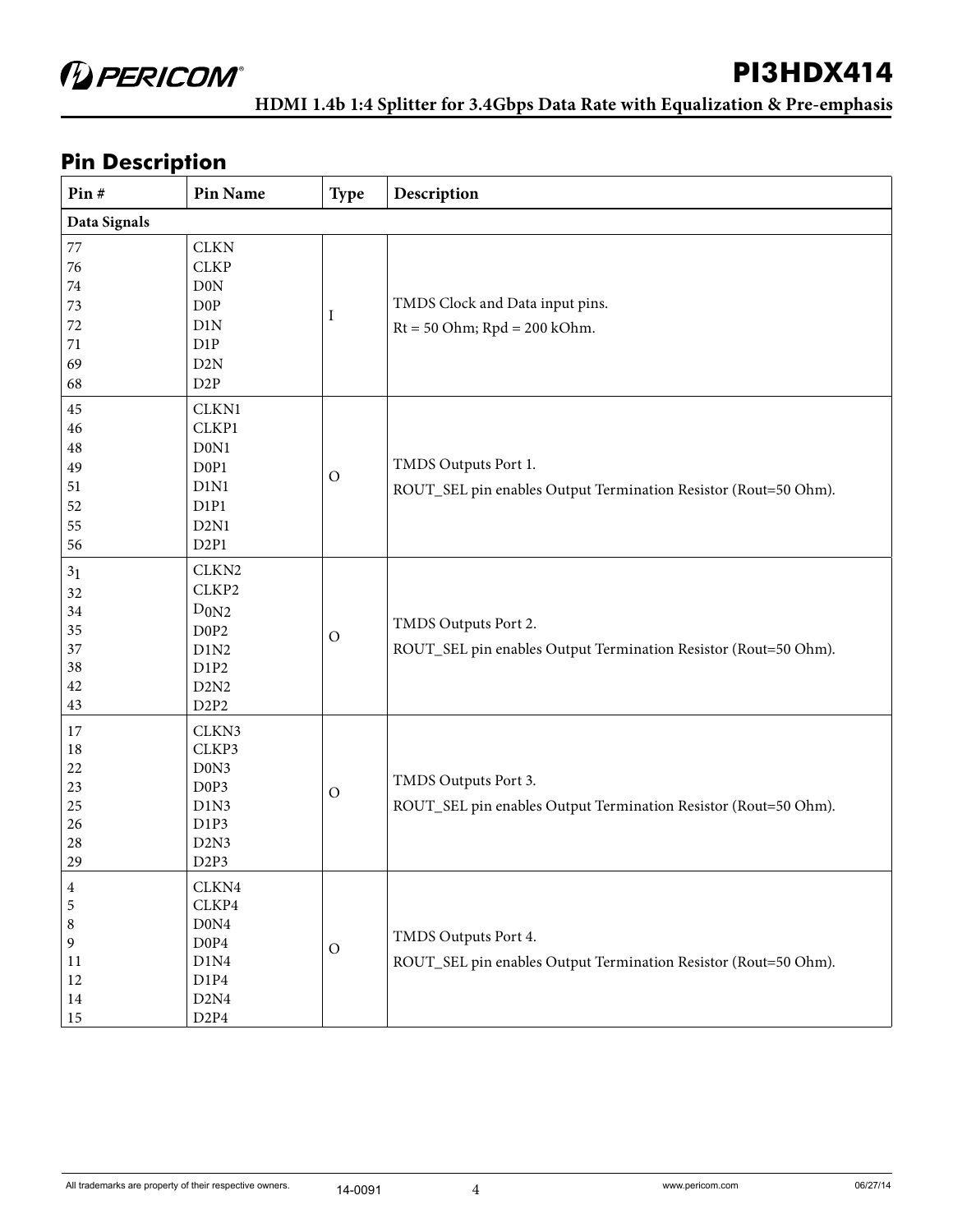

| Pin#                   | <b>Pin Name</b>                                                | <b>Type</b> | Description                                                                                                                                                                                                                                                                                                                                                                                                                                                                                                                                                                                                                                                                                                                               |  |  |  |
|------------------------|----------------------------------------------------------------|-------------|-------------------------------------------------------------------------------------------------------------------------------------------------------------------------------------------------------------------------------------------------------------------------------------------------------------------------------------------------------------------------------------------------------------------------------------------------------------------------------------------------------------------------------------------------------------------------------------------------------------------------------------------------------------------------------------------------------------------------------------------|--|--|--|
| <b>Control Signals</b> |                                                                |             |                                                                                                                                                                                                                                                                                                                                                                                                                                                                                                                                                                                                                                                                                                                                           |  |  |  |
| $\mathbf{1}$           | EQ2/SCL_CTL                                                    | IO          | Shared Pin decided by MS (Mode Selection) Pin status<br>Pin $MS = "High"$ : assign as SCL_CTL pin. SCL_CTL: $I2C$ Clock, compatible<br>with $I^2C$ -Bus specification up to 400kb/s.<br>Pin $MS = "Low" : assign as EQ2 pin$<br>Internal Pull-up at 100 Kohm and Pull-Down at 100 Kohm. Pin Control EQ<br>mode setting is below. "M" is Tri-state.<br>$EQ2$ $EQ3$ $EQ4$ $EQ1$ $EQ4$ $EQ4$ $EQ4$ $EQ4$ $EQ4$ $EQ4$ $EQ4$ $EQ4$ $EQ4$ $EQ4$ $EQ4$ $EQ4$ $EQ4$ $EQ4$ $EQ4$ $EQ4$ $EQ4$ $EQ4$ $EQ4$ $EQ4$ $EQ4$ $EQ4$ $EQ4$ $EQ4$ $EQ4$ $EQ4$ $EQ4$ $EQ4$ $EQ4$ $EQ4$ $EQ4$ $EQ4$ $EQ4$ $EQ4$<br>$\mathbf{1}$                                                                                                                                 |  |  |  |
| 2                      | EQ1/SDA_CTL                                                    | IO          | Shared Pin decided by MS (Mode Selection) Pin status. Internal Pull-Up at 100<br>Kohm and Pull-Down at 100 Kohm. Please refer to Pin# 1 Control EQ mode<br>setting table.                                                                                                                                                                                                                                                                                                                                                                                                                                                                                                                                                                 |  |  |  |
| 58<br>59<br>60<br>61   | SW1/I2C_ADR0<br>SW2/I2C_ADR1<br>EMP1/I2C_ADR2<br>EMP2/I2C_ADR3 | I           | Shared Pin.<br>Pin MS = "High" : assign as $I^2C$ Address pins, $I2C$ _ADR[3:0].<br>Pin MS = "Low" : assign as Pin control mode, SW[2:1] and EMP[2:1].<br>SW2 and SW1 pin configuration for voltage swing control. Internal Pull-Up at<br>100 Kohm.<br>$SW2$ $: \tSW1$ $: \tNow1$ Voltage Swing<br>$\ldots 0 \ldots \vdots \ldots 0 \ldots \vdots 500 \text{ mV}$<br>$\mathbf{0}$<br>500mV-10%<br>$\mathbf{0}$<br>500mV +10 %<br>$500 \text{mV} + 20 \%$<br>1<br>EMP2 and EMP1 pin configuration for pre-emphasis control. These pins are<br>internally Pull-Up at 100 Kohm.<br>EMP1 : Pre-emphasis Setting (dB)<br>$EMP2$ :<br>$\overline{0}$ .<br>$\mathbf{0}$<br>$\begin{matrix} 0 & \ldots & \vdots \end{matrix}$<br>$\boldsymbol{0}$ |  |  |  |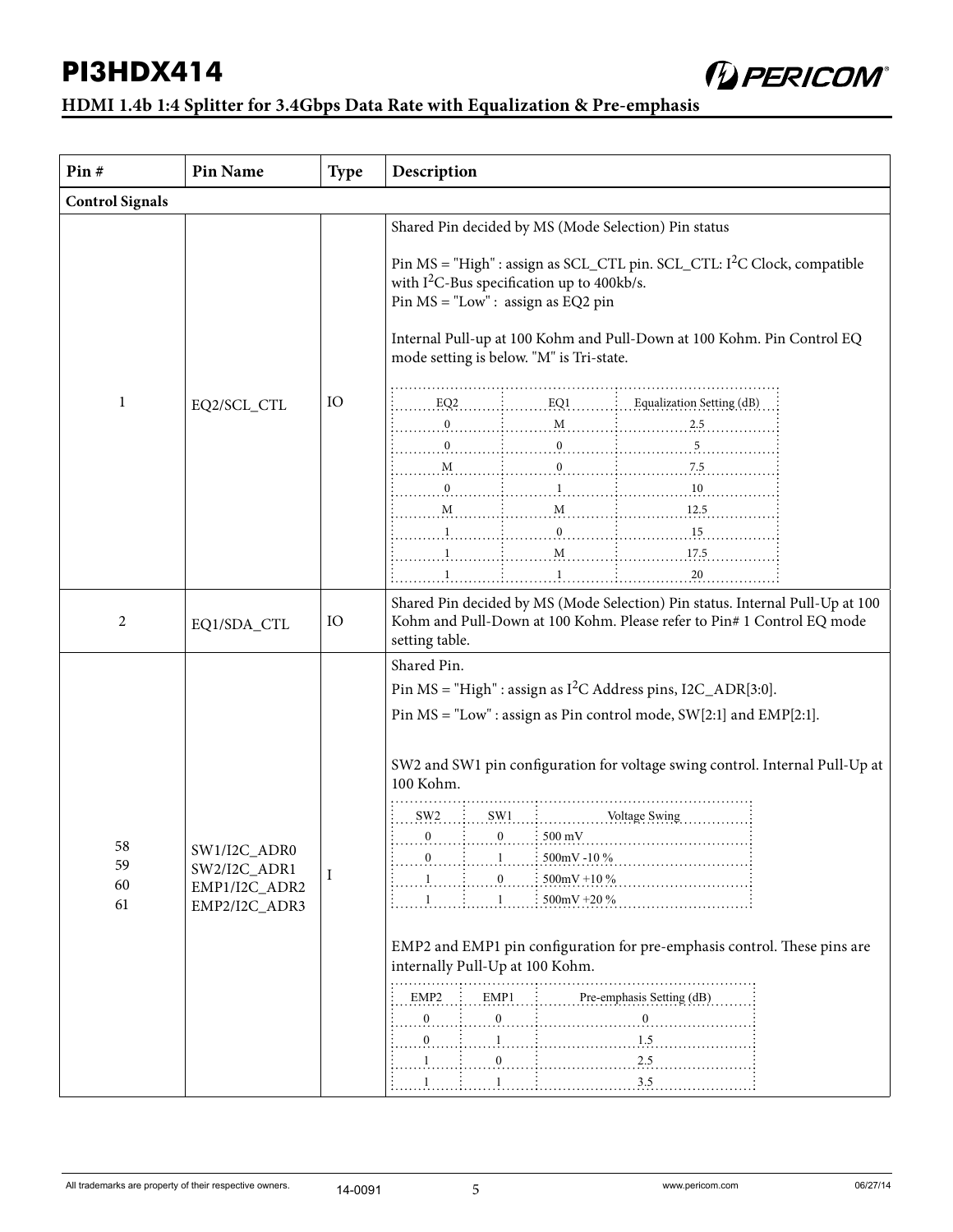**HDMI 1.4b 1:4 Splitter for 3.4Gbps Data Rate with Equalization & Pre-emphasis** 

| Pin#                                     | <b>Pin Name</b>                                  | <b>Type</b>   | Description                                                                                                                                                                                                                                                                                                            |
|------------------------------------------|--------------------------------------------------|---------------|------------------------------------------------------------------------------------------------------------------------------------------------------------------------------------------------------------------------------------------------------------------------------------------------------------------------|
| 66                                       | <b>MS</b>                                        | I             | Mode Selection pin. Internal Pull-Up with 100 Kohm.<br>"High": I2C Control Mode<br>"Low": Pin Control Mode                                                                                                                                                                                                             |
| 80                                       | Rout_SEL                                         | I             | Source Termination Rout Selection pin. Internal pull-up at 100 Kohm.<br>"High": Rout Source Termination Output<br>"Low": Open Drain Output                                                                                                                                                                             |
| 65                                       | <b>OE</b>                                        | Ι             | Output Enable Control pin. Active high. Internal pull-up at 100 Kohm.<br>"High": Output Enable<br>"Low": Disable TMDS Receiver and Driver block. Rout and Rt is "OFF"                                                                                                                                                  |
| 62                                       | <b>DR</b>                                        | I             | Direction Control pin.<br>"High": all ports are Enable at same time.<br>"Low": Output ports are controlled by SEL[2:1] pins                                                                                                                                                                                            |
| 64<br>63                                 | SEL1<br>SEL <sub>2</sub>                         | I             | Port Selection pins. Internal pull-up at 100 Kohm.<br>$SEL2$ $SEL1$ $DESCiption$<br>$\begin{bmatrix} 0 & \cdots & 0 \\ \vdots & \ddots & \vdots \\ 0 & \cdots & 0 \end{bmatrix}$ Port 1 is Active<br>$1 \ldots 1 \ldots 0 \ldots$ Port 3 is Active<br>$\frac{1}{2}$ Port 4 is Active<br>$1, \ldots, \ldots, 1, \ldots$ |
| 40<br>39<br>21<br>20                     | HPD_SINK1<br>HPD_SINK2<br>HPD_SINK3<br>HPD_SINK4 | I             | Sink-side Hot Plug Detect pins                                                                                                                                                                                                                                                                                         |
| 79                                       | HPD_SRC                                          | $\mathcal{O}$ | Source-side Hot Plug Detect Pin                                                                                                                                                                                                                                                                                        |
| <b>Power Pins</b>                        |                                                  |               |                                                                                                                                                                                                                                                                                                                        |
| 3,10,16,24,30<br>36,44,50,57,70<br>75    | <b>VDD</b>                                       | <b>PWR</b>    | 3.3V Power Supply                                                                                                                                                                                                                                                                                                      |
| 7,53                                     | VDD18                                            | <b>PWR</b>    | LDO Output for internal core power supplier.<br>Add external 4.7 uF Capacitor to GND                                                                                                                                                                                                                                   |
| 6, 13, 19, 27, 33,<br>41, 47, 54, 67, 78 | <b>GND</b>                                       | <b>GND</b>    | Ground pins                                                                                                                                                                                                                                                                                                            |

#### All trademarks are property of their respective owners. <br>  $14-0091$  6<br>
6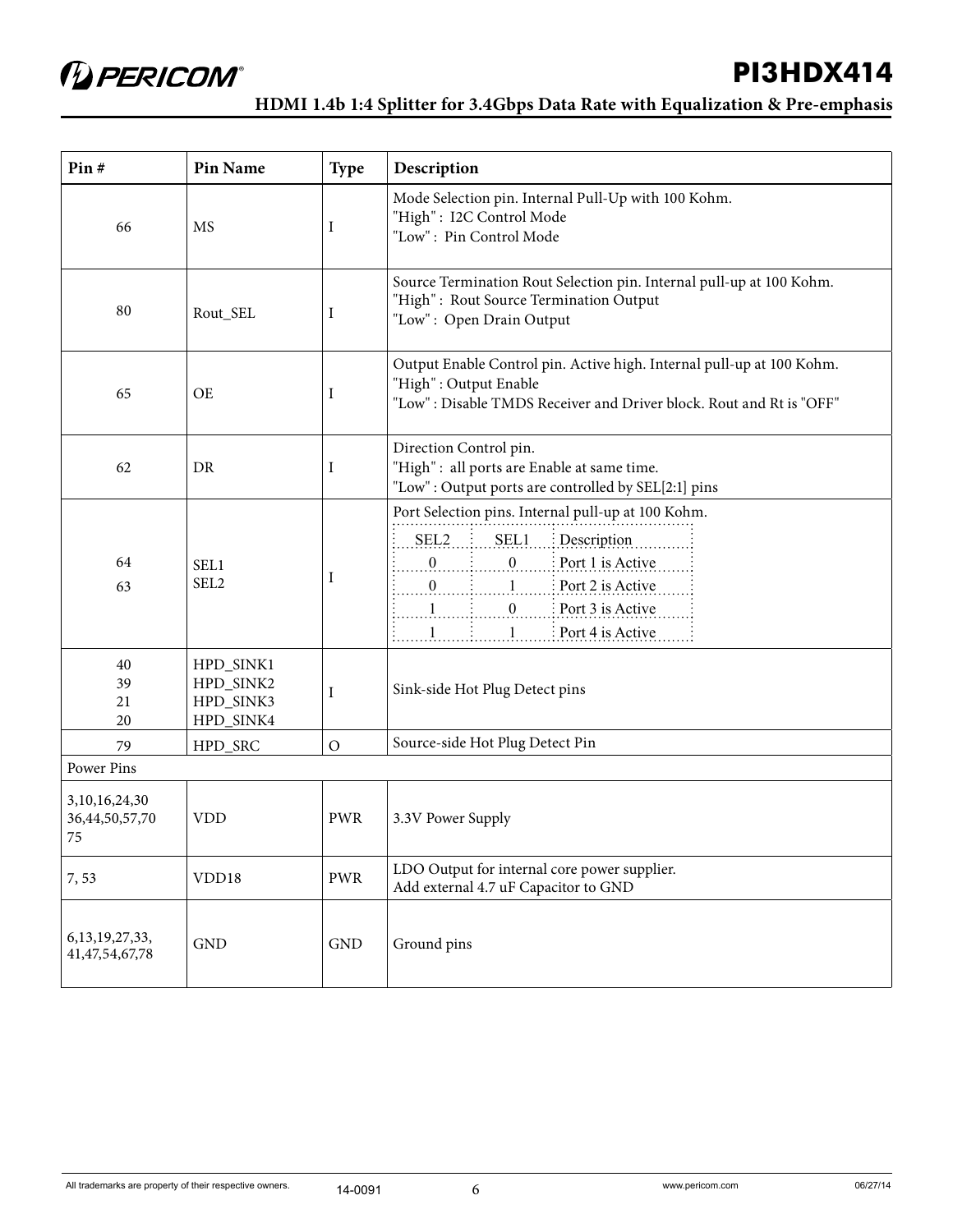### **Description of Operation**

#### **Squelch Mode:**

Output Disable (Squelch) Mode uses TMDS Clock channel signal detection. When low voltage levels on the TMDS input clock signals are detected, Squelch state enables and TMDS output port signals shall disable; when the TMDS clock input signal levels are above a pre-determined threshold voltage, output ports shall return to the normal voltage swing levels.

When enable Squelch mode, input termination resistor will be enabled together. When Squelch is disabled through I2C register programming RX\_SET[1]="1" and no TMDS input signal condition, TMDS D[0:2]P/N will be undetermined status. In Squelch state, TMDS output is high impedance state or TMDS output port shall 50 Ohm pull-up at source termination output.

#### **Source Connection Detector Mode:**

Default mode is "Enable Connector Detector". When I2C Register Offset 0x00 CONFIG[2] register set "0", the default mode can disable. When HDMI ports have no connector inserted in, HPD\_SINKx (x:1,2,3,4) is "Low" status, and disable the unconnected port. When all of HDMI ports do not have connectors inserted, TMDS input 50 Ohm resister shall turn off. In stand-by mode, source-side TMDS connection detector mode is under operation waiting to normal mode recovery.

| <b>OE</b>       | MS               | DR          | SEL <sub>2</sub> | SEL1         | <b>HDMI</b> Outputs  | <b>HPD SRC Function</b><br>(with external 1 Kohm Pull-up resistor)                |
|-----------------|------------------|-------------|------------------|--------------|----------------------|-----------------------------------------------------------------------------------|
| $\theta$        | $\mathbf{x}$     | $\mathbf x$ | X                | $\mathbf{x}$ | All Port Disable     | $\theta$                                                                          |
| Pin Cotrol Mode |                  |             |                  |              |                      |                                                                                   |
|                 | $\theta$         |             | X                | $\mathbf{x}$ | All Ports Active     | (HPD1+HPD2+HPD3+HPD4)                                                             |
|                 | $\Omega$         | $\Omega$    | $\Omega$         | $\mathbf{0}$ | Enable Port 1        | HPD1                                                                              |
|                 | $\Omega$         | $\theta$    | $\mathbf{0}$     |              | Enable Port 2        | HPD <sub>2</sub>                                                                  |
|                 | $\Omega$         | $\theta$    |                  | $\mathbf{0}$ | Enable Port 3        | HPD3                                                                              |
|                 | $\Omega$         | $\theta$    |                  |              | Enable Port 4        | HPD4                                                                              |
|                 | I2C Control Mode |             |                  |              |                      |                                                                                   |
| 1               | 1                | X           | $\mathbf{x}$     | X            | I2C Programming Mode | $(HPD1 * Port1 EN + HPD2 * Port2 EN +$<br>HPD3 * Port3 $EN + HPD4$ * Port4 $EN$ ) |

#### **Function Control Table**

#### HPD Control Mode

| TMDS Selection (Input)   $HPDx(Input)$   Description |  | <b>Notes</b>                                                                                                   |
|------------------------------------------------------|--|----------------------------------------------------------------------------------------------------------------|
| Port[x] Select                                       |  | Port[x] is enabled   1) $x=1, 2, 3, 4$ . x is consistent for one port.                                         |
| Port[x] Select                                       |  | 2) HPD control function can be disable by $0x00[2]$ in<br>  Port[x] is Disabled $\frac{1}{12}$ C control mode. |

**DERICOM®**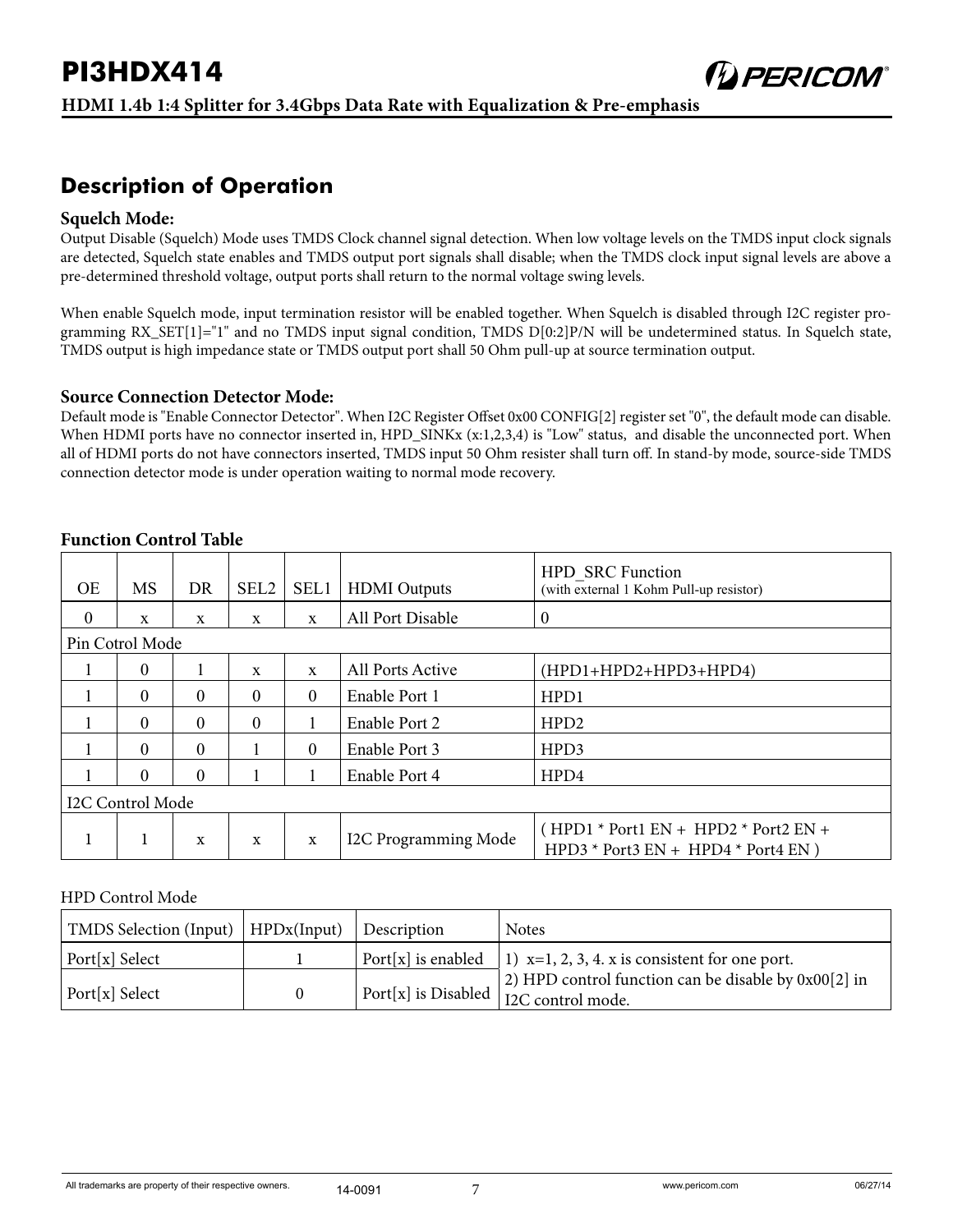## **I 2C Register Control**

#### **I 2C Register Control**

| <b>Pin Name</b>             | I/O | <b>Description</b>                                                 |
|-----------------------------|-----|--------------------------------------------------------------------|
| SCL_CTL                     |     | $I2C$ Clock, compatible with I2C-bus specification, up to 400 kb/s |
| SDA CTL                     | IО  | $I2C$ Data, compatible with I2C-bus specification, up to 400 kb/s  |
| $I2C$ _ADR[3:0]             |     | $I^2C$ control address setting                                     |
| Byte output : $0x00 - 0x07$ |     | $I2C$ control registers output                                     |

#### **I 2C Address Byte**

|                     | b[7]<br><b>MSB</b> | b[6] | b[5] | b[4]           | b[3]           | b[2] | b[1]           | b[0]<br>(R/W) |
|---------------------|--------------------|------|------|----------------|----------------|------|----------------|---------------|
| <b>Address Byte</b> |                    |      |      | A <sub>3</sub> | A <sub>2</sub> | Al   | A <sub>0</sub> | $1/0*$        |

\* Read "1", Write "0"

## **I 2C Control Register**

| Offset | Name        | Description                                                                                                                                                                                                                                                                                                                                                                                                                                                                                                                                                                                                                                                                                                                                                                                 | Power Up<br>Condition | <b>Type</b> |
|--------|-------------|---------------------------------------------------------------------------------------------------------------------------------------------------------------------------------------------------------------------------------------------------------------------------------------------------------------------------------------------------------------------------------------------------------------------------------------------------------------------------------------------------------------------------------------------------------------------------------------------------------------------------------------------------------------------------------------------------------------------------------------------------------------------------------------------|-----------------------|-------------|
| 0x00   | CONFIG[7:0] | Enable TMDS Standby mode<br>[7]<br>"0": Standby mode<br>"1": Normal mode<br>In standby mode, TMDS Equalizer and Output Driver shall<br>power down.<br>[6] Output Port 1 is selected<br>"0" : Disable<br>$"1"$ : Active<br>[5] Output Port 2 is selected<br>"0": Disable<br>$"1"$ : Active<br>[4] Output Port 3 is selected<br>"0": Disable<br>$"1"$ : Active<br>Output Port 4 is selected<br>[3]<br>"0": Disable<br>$"1"$ : Active<br>[2] Source Connection Detector control<br>"0": Disable source connection detector<br>"1": Enable connection detector (as default)<br>When this port has no connector asserted as $HPD_SINKx =$<br>"Low", the port will be no active status. When all four ports do<br>not inserted any connectors, TMDS input 50 Ohm shall turn off<br>[1:0] Reserved | 0xFF                  | R/W         |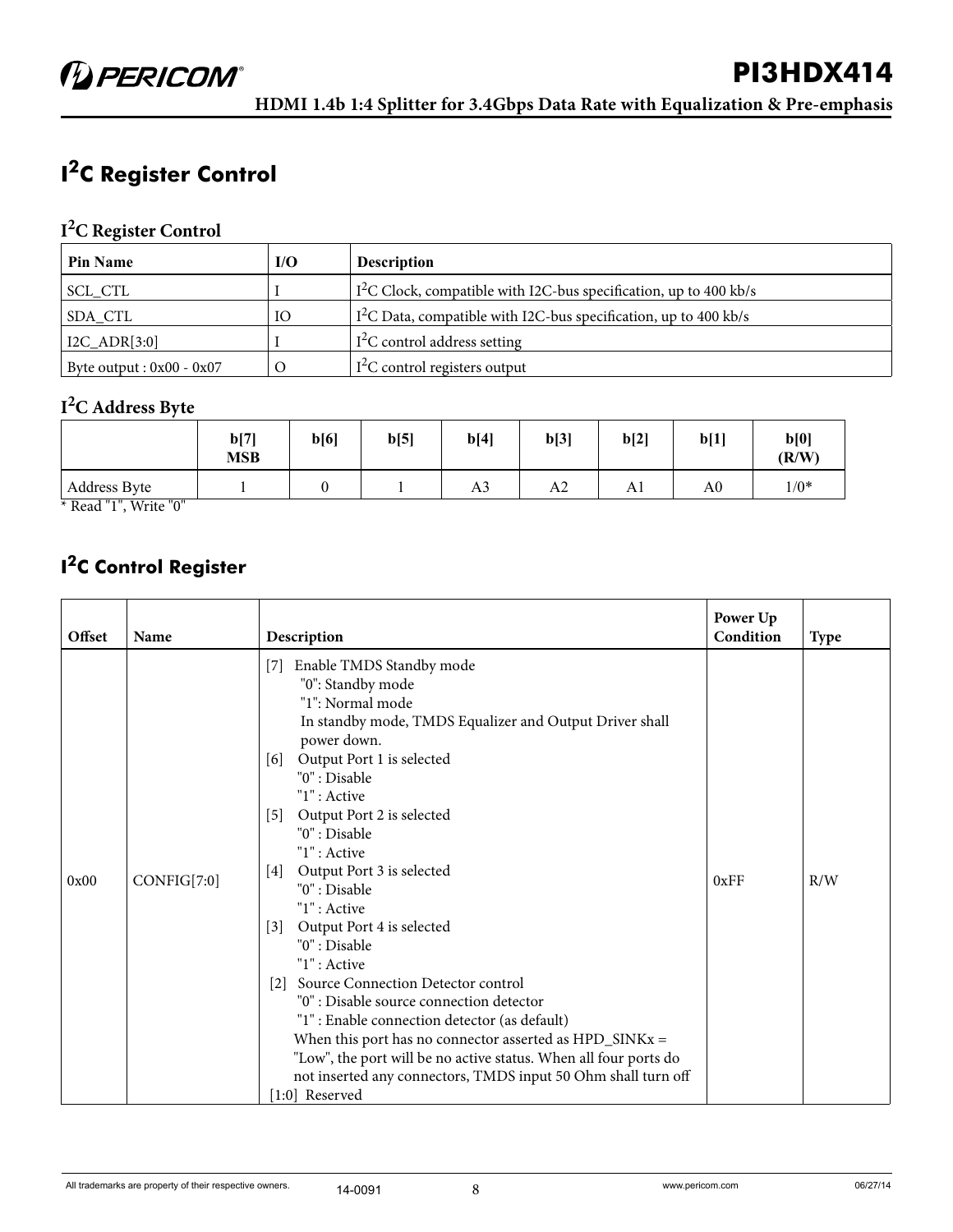

| Offset | Name                                 | Description                                                                                                                                                                                                                                                                                                                                                                                                                                                                                                                                                                                                                                                                                                                                                                                                                 | Power Up<br>Condition | <b>Type</b> |
|--------|--------------------------------------|-----------------------------------------------------------------------------------------------------------------------------------------------------------------------------------------------------------------------------------------------------------------------------------------------------------------------------------------------------------------------------------------------------------------------------------------------------------------------------------------------------------------------------------------------------------------------------------------------------------------------------------------------------------------------------------------------------------------------------------------------------------------------------------------------------------------------------|-----------------------|-------------|
| 0x01   | $RX$ <sub>_</sub> SET $[7:0]$        | Receiver Port Equalization setting<br>[7] Disable port termination resistors<br>"0" = Rpd connected (default)<br>"1" = Rpd disconnected<br>[6] TMDS input termination V-bias selection<br>"0": Connect to GND (default)<br>"1": Connect to VDD<br>[5] V-bias register selection enable<br>"0" : b[6] control disable (as default, pin control only)<br>$"1"$ : $b[6]$ control enable<br>[4:2] EQ programmable setting<br>$b[4:2]$ $\ldots$ $\ldots$ EQ Setting (dB)<br>$\ldots$ 010 $\ldots$ 7.5 $\ldots$<br>$\ldots$ 011 $\ldots$ $\ldots$ 10 $\ldots$<br>$\ldots \ldots 100 \ldots \ldots \ldots \ldots 12.5 \ldots \ldots$<br>$\begin{bmatrix} 101 & \dots & 15 & \dots & \dots \end{bmatrix}$<br>$110$ $17.5$<br>111<br>[1] Squelch disable<br>"0": Squelch enable (as default)<br>"1": Squelch disable<br>[0] Reserved | 0x00                  | R/W         |
| 0x02   | $TX_{\text{SET}}[7:0]$ for<br>Port 1 | TMDS Output Port 1 setting<br>[7] TMDS output control<br>"0": Open drain mode<br>"1": Double termination mode<br>[6:4] TMDS output Pre-emphasis control<br>"000" : 0 dB<br>"001" : 1.5 dB<br>"010" : 2.5 dB<br>"011" : 3.5 dB<br>" $1xx$ ": 6 dB (750 mVpp swing)<br>[3:2] Reserved by test adjust<br>TMDS output swing setting<br>"00": 500 mV as default setting<br>$"01" : -10\%$<br>$"10" : +10\%$<br>$"11" : +20\%$<br>[1:0] Reserved by test adjust<br>TMDS output slew rate setting<br>"00": Default setting<br>$"01" / "10" : + 5%$<br>" $11$ ": +10%                                                                                                                                                                                                                                                               | 0x00                  | R/W         |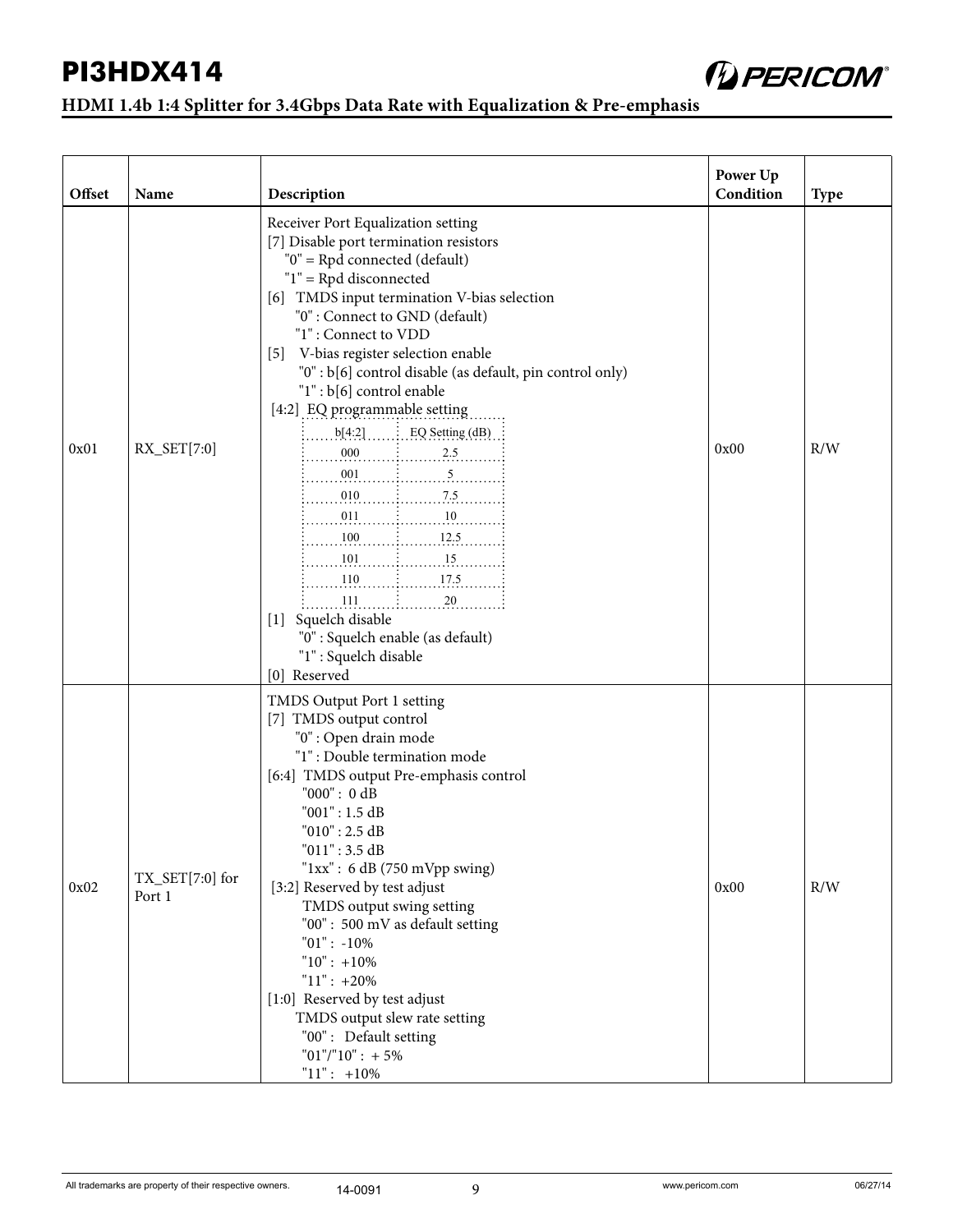

| Offset | Name                                       | Description                                                                                                                                                                                                                                                                                                                                                                                                                                                                                                                                                     | Power Up<br>Condition | Type |
|--------|--------------------------------------------|-----------------------------------------------------------------------------------------------------------------------------------------------------------------------------------------------------------------------------------------------------------------------------------------------------------------------------------------------------------------------------------------------------------------------------------------------------------------------------------------------------------------------------------------------------------------|-----------------------|------|
| 0x03   | $\text{TX\_SET}[7\text{:}0]$ for<br>Port 2 | TMDS Output Port 2 Setting<br>[7] TMDS output control<br>"0": Open drain mode<br>"1": Double termination mode<br>[6:4] TMDS Output Pre-emphasis control<br>"000": 0dB<br>"001" : 1.5 dB<br>"010" : 2.5 dB<br>"011" : 3.5 dB<br>" $1xx$ ": 6 dB (750 mVpp swing)<br>[3:2] Reserved by test only. TMDS Output Swing setting<br>"00": 500mV as default<br>$"01" : -10\%$<br>" $10$ ": +10%<br>" $11$ ": +20%<br>[1:0] Reserved by testing adjust. TMDS output slew rate setting<br>$"00"$ :<br><b>Default Setting</b><br>$"01" / "10" : +5%$<br>$"11"$ :<br>$+10%$ | 0x00                  | R/W  |
| 0x04   | TX_SET[7:0] for<br>Port 3                  | TMDS Output Port 3 Setting<br>[7] TMDS Output control<br>"0": Open drain mode<br>"1": Double termination mode<br>[6:4] TMDS Output Pre-emphasis control<br>"000" : 0 dB<br>"001": 1.5 dB<br>$"010"$ : 2.5 dB<br>"011": 3.5 dB<br>" $1xx$ ": 6 dB (750 mVpp swing)<br>[3:2] Reserved by test only. TMDS output swing setting<br>"00": 500mV as default<br>$"01" : -10\%$<br>$"10": +10\%$<br>$"11" : +20\%$<br>[1:0] Reserved by test adjust. TMDS output slew rate setting<br>"00": Default Setting<br>$"01" : +5\%$<br>$"10" : +5\%$<br>$"11" : +10\%$         | 0x00                  | R/W  |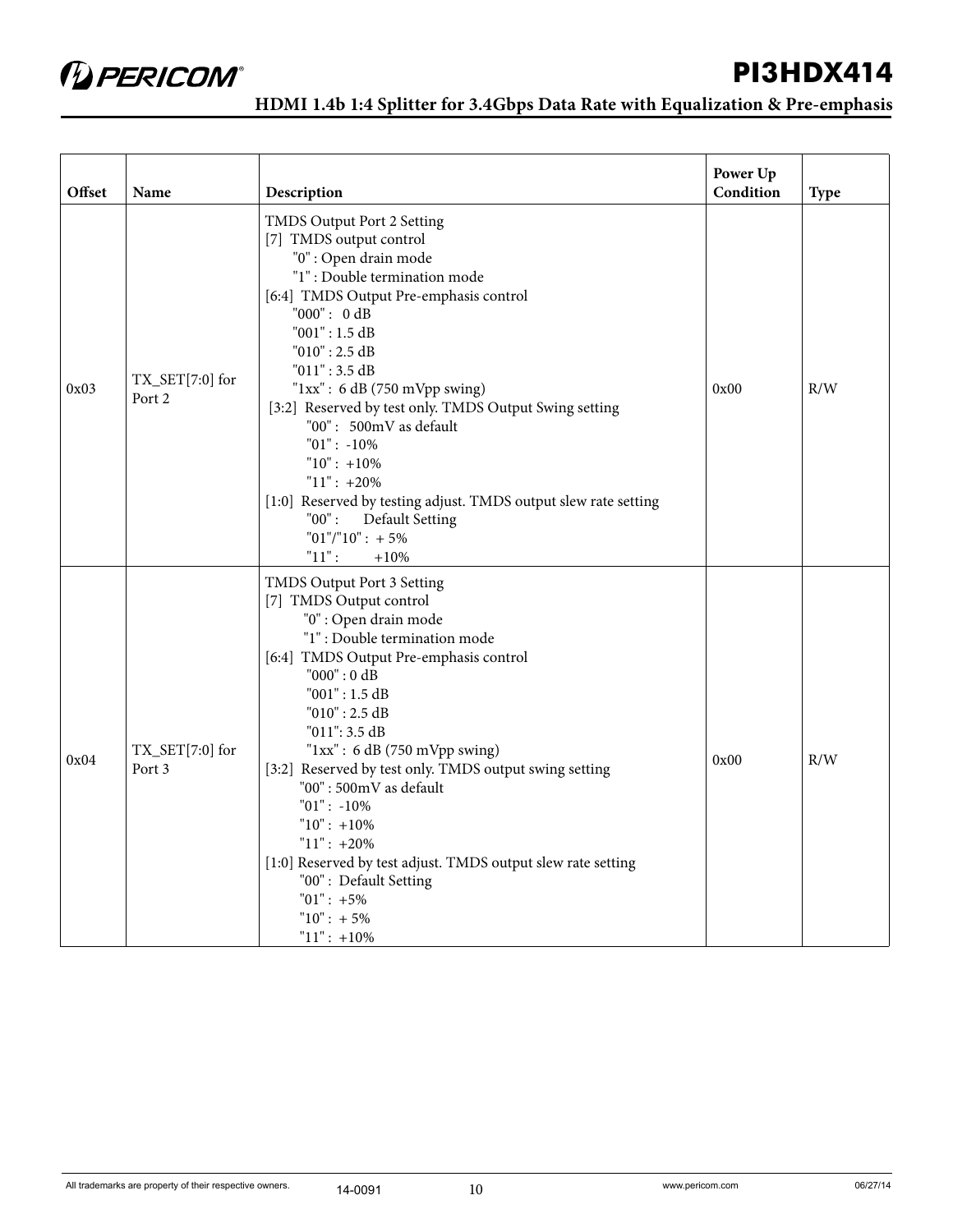

| Offset | Name                                | Description                                                                                                                                                                                                                                                                                                                                                                                                                                                                                                                           | Power Up<br>Condition | <b>Type</b> |
|--------|-------------------------------------|---------------------------------------------------------------------------------------------------------------------------------------------------------------------------------------------------------------------------------------------------------------------------------------------------------------------------------------------------------------------------------------------------------------------------------------------------------------------------------------------------------------------------------------|-----------------------|-------------|
| 0x05   | $TX_{\text{SET}}[7:0]$ for<br>port4 | <b>TMDS Output Setting</b><br>[7] TMDS output control<br>"0": Open drain<br>"1": Double termination<br>[6:4] TMDS output Pre-emphasis control<br>"000" : 0 dB<br>"001" : 1.5 dB<br>"010" : 2.5 dB<br>"011" : 3.5 dB<br>" $1xx$ ": 6 dB (750 mVpp swing)<br>[3:2] Reserved by test only. TMDS output swing setting<br>"00": 500 mV as default<br>$"01" : -10\%$<br>$"10" : +10\%$<br>$"11" : +20\%$<br>[1:0] Reserved by test adjust. TMDS output slew rate setting<br>"00": Default Setting<br>$"01" / "10" : + 5%$<br>$"11" : +10\%$ | 0x00                  | R/W         |
| 0x06   | HPD_SINKx[7:0]                      | [7] HPD_SRC output logic function (with external 1 kOhm pull-up<br>resistor)<br>$"1"$ : HPD_SRC = /HPD_SINKx<br>$"0"$ : HPD SRC = HPD SINKx<br>[6:4] Reserved<br>b[3]: HPD_SINK4 status as read only<br>b[2]: HPD_SINK3 status as read only<br>b[1]: HPD_SINK2 status as read only<br>b[0]: HPD_SINK1 status as read only                                                                                                                                                                                                             | 0x00                  | R/W         |
| 0x07   | Reserved                            | $[7:0]$<br>Reserved                                                                                                                                                                                                                                                                                                                                                                                                                                                                                                                   | 0x00                  | R/W         |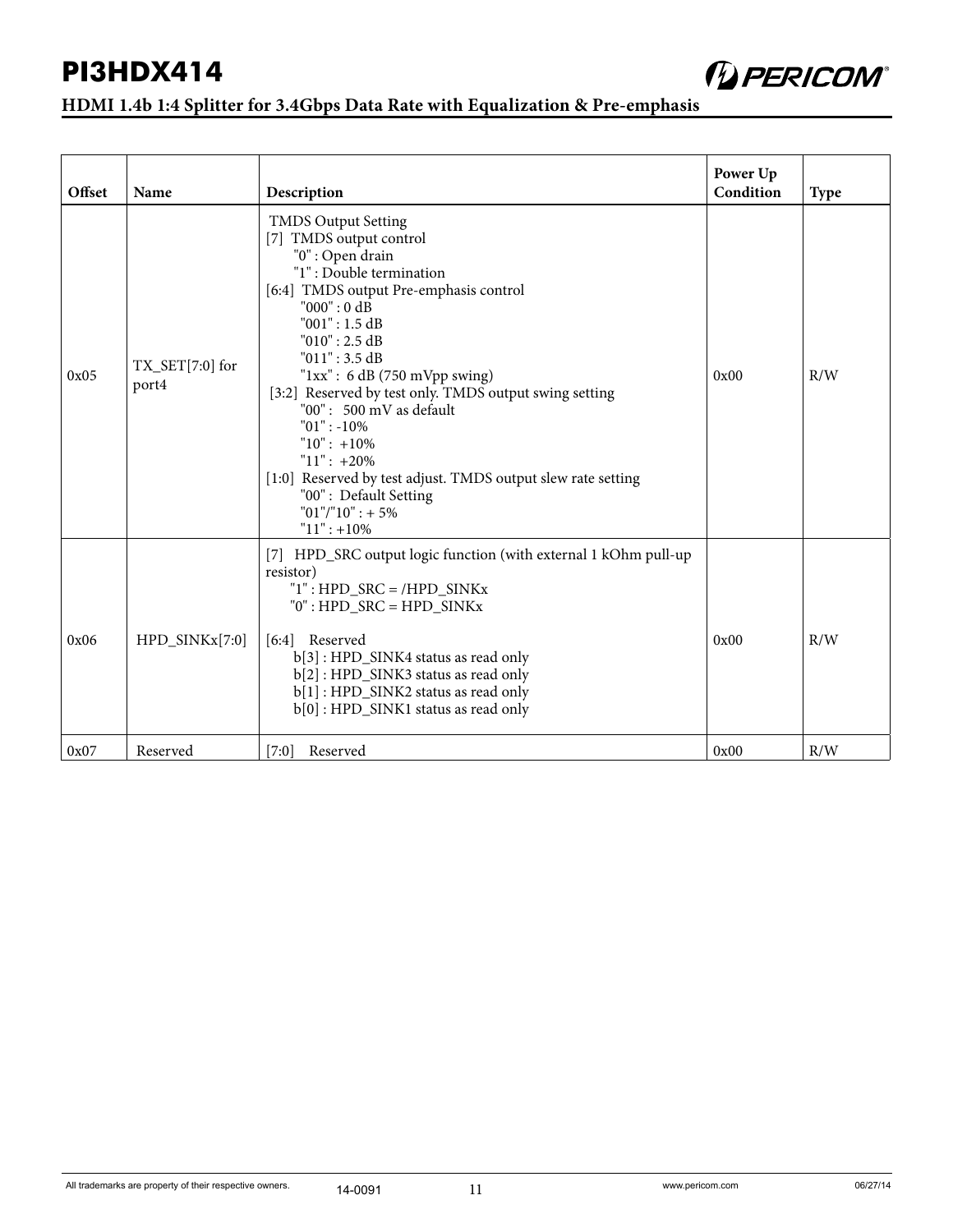### **I2C Data Transfer**

**1. Read Sequence**



#### **2. Write Sequence**

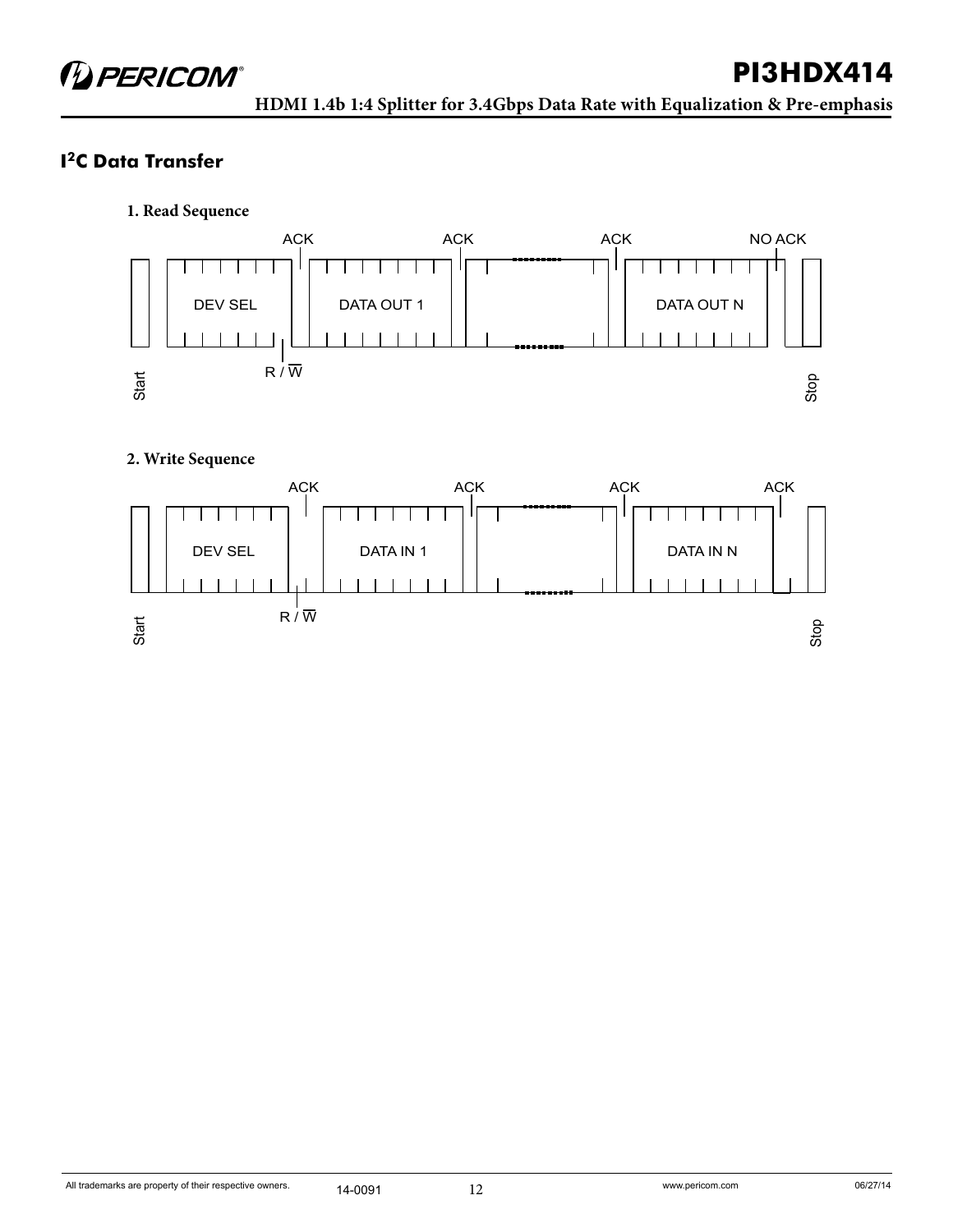

### **Maximum Ratings**

(Above which useful life may be impaired. For user guidelines, not tested.)

Note: Stresses greater than those listed under MAXIMUM RAT-INGS may cause permanent damage to the device. This is a stress rating only and functional operation of the device at these or any other conditions above those indicated in the operational sections of this specification is not implied. Exposure to absolute maximum rating conditions for extended periods may affect reliability.

## **Power Consumption**

| Symbol           | Parameter                              | <b>Conditions</b>                                                                               | Min.  | Typ. | Max.        | <b>Units</b>    |
|------------------|----------------------------------------|-------------------------------------------------------------------------------------------------|-------|------|-------------|-----------------|
| $V_{DD}$         | <b>Operation Voltage</b>               |                                                                                                 | 3.0   | 3.3  | 3.6         | V               |
|                  |                                        | Output Enable (open drain, 0 dB pre-Emphasis),<br>Port 1 Enable, HPD_SNK1 = High                |       | 160  | 180         | mA              |
|                  |                                        | Output Enable (open drain, 0 dB pre-Emphasis),<br>All Ports Enable, HPD_SNKx = High             |       | 275  | 300         | mA              |
| $I_{DD}$         | V <sub>DD</sub> Supply Current         | Output Enable (Source Termination, 0 dB pre-<br>Emphasis), Port 1Enable, HPD_SNK1 = High        |       | 261  | 290         | mA              |
|                  |                                        | Output Enable (Source Termination, 0 dB pre-<br>Emphasis), All Ports Enable, HPD_SNKx =<br>High |       | 393  | 430         | mA              |
|                  | V <sub>DD</sub> Quiescent Cur-<br>rent | OE = 1, Open Drain, No CLK input signal, All<br>Ports Enable                                    |       | 99   | 108         | mA              |
|                  |                                        | $OE = 1$ , Open Drain, No CLK input signal, Port<br>1 Enable                                    |       | 60   | 66          | mA              |
| I <sub>DDQ</sub> |                                        | $OE = 1$ , Source Termination, No CLK input<br>signal, All Ports Enable                         |       | 99   | 108         | mA              |
|                  |                                        | OE = 1, Source Termination, No CLK input<br>signal, Port 1 Enable                               |       | 60   | 66          | mA              |
|                  |                                        | $OE = 0$ , All Ports Enable                                                                     |       | 0.77 | 0.84        | mA              |
| ISTB             | Standby mode                           | OE=0, Port 1 Enable                                                                             |       | 0.71 | 0.78        | mA              |
| $T_A$            | Operating Tempera-<br>ture             | Source termination mode, 0dB pre-Emp, all<br>ports enable                                       |       |      | $70$ Note 1 | $\rm ^{\circ}C$ |
|                  |                                        | Open Drain Mode, 0dB pre-Emp, all port enable                                                   | $-40$ |      | 85          |                 |

Note 1: Please contact Pericom for application uses above 70 °C

## **Package Dissipation Rating**

| Symbol            | 80-pin LQFP Package                    | $\mathbf{Condition}^{\text{Note1}}$ | Min | Typ | Max | <b>Units</b>       |
|-------------------|----------------------------------------|-------------------------------------|-----|-----|-----|--------------------|
| $\theta_{IA}$     | Junction to Ambient Thermal Resistance |                                     |     |     |     | $\rm ^{\circ} C/W$ |
| $\theta_{\rm IC}$ | Junction to Case Thermal Resistance    | Still air, 4-layer PCB              |     |     |     | $\rm ^{\circ} C/W$ |

Note 1: Thermal pad layout information is as following. a) Thermal pad: 6x6mm on top and 10x10mm on bottom, b) 36 thermal vias on 6x6mm thermal pad: Via diameter 0.3mm and pitch 1.0mm, c) Cu trace thickness on top and bottom: 2oz, d) Cu plane thickness: 1oz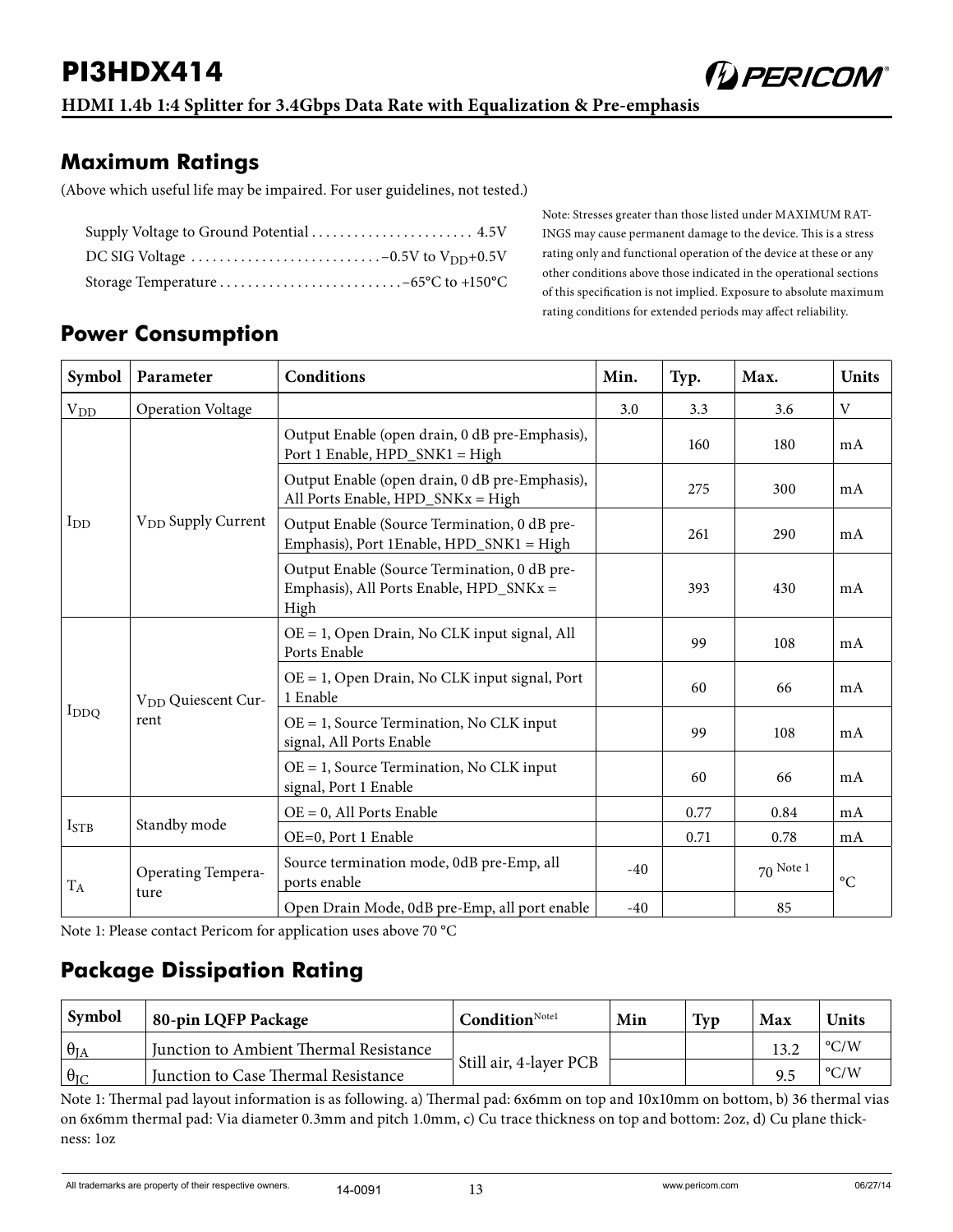**D** PERICOM®

**HDMI 1.4b 1:4 Splitter for 3.4Gbps Data Rate with Equalization & Pre-emphasis** 

## **DC Specifications**

| Symbol          | Parameter                                                                       | <b>Conditions</b>                  | Min.       | Typ. | Max.        | <b>Units</b> |  |  |
|-----------------|---------------------------------------------------------------------------------|------------------------------------|------------|------|-------------|--------------|--|--|
|                 | <b>TMDS Differential Pins</b>                                                   |                                    |            |      |             |              |  |  |
| V <sub>OH</sub> | Single-ended high level<br>output voltage                                       | $V_{DD}$ = 3.3 V, Rout=50 $\Omega$ | $VDD - 10$ |      | $VDD+10$    | mV           |  |  |
| $V_{OL}$        | Single-ended low level<br>output voltage                                        |                                    | $VDD$ -600 |      | $VDD - 400$ | mV           |  |  |
| <b>Vswing</b>   | Single-ended output<br>swing voltage                                            |                                    | 400        |      | 600         | mV           |  |  |
| $V_{OD(O)}$     | Overshoot of output dif-<br>ferential voltage                                   |                                    |            |      | 180         | mV           |  |  |
| $V_{OD(U)}$     | Undershoot of output dif-<br>ferential voltage                                  |                                    |            |      | 200         | mV           |  |  |
| $V_{OC(SS)}$    | Change in steady-state<br>common-mode output<br>voltage between logic<br>states |                                    |            |      | 5           | mV           |  |  |
| I <sub>OS</sub> | Short Circuit output cur-<br>rent                                               |                                    | $-12$      |      | 12          | mA           |  |  |
| $I_{OS}$        | Short Circuit output cur-<br>rent at double termina-<br>tion mode               |                                    | $-24$      |      | 24          | mA           |  |  |
| VI(open)        | Single-ended input volt-<br>age under high imped-<br>ance input or open input   | $I_L = 10$ uA                      | $VDD - 10$ |      | $VDD+10$    | mV           |  |  |
| $\rm R_T$       | Input termination resis-<br>tance                                               | $V_{IN}$ = 2.9 V                   | 45         | 50   | 55          | Ohm          |  |  |
| $I_{OZ}$        | Leakage current with<br>$Hi-Z I/O$                                              | $V_{DD} = 3.6 V, OE = 0$           |            | 30   | 100         | $\mu A$      |  |  |
| <b>HPD_SINK</b> |                                                                                 |                                    |            |      |             |              |  |  |
| I <sub>IH</sub> | High level digital input<br>current                                             | $V_{IH} = V_{DD}$                  | $-10$      |      | 50          | $\mu A$      |  |  |
| $I_{IL}$        | Low level digital input<br>current                                              | $V_{IL} = GND$                     | $-10$      |      | 10          | μA           |  |  |
| V <sub>IH</sub> | High level digital input<br>voltage                                             | $V_{DD} = 3.3 V$                   | 2.0        |      |             | V            |  |  |

| HPD_SRC  |                                     |                                 |  |  |     |  |
|----------|-------------------------------------|---------------------------------|--|--|-----|--|
| $V_{OL}$ | Low level digital output<br>voltage | $V_{DD} = 3.3 V, I_{OL} = 4 mA$ |  |  | 0.4 |  |

voltage  $0$  0.8 V

V<sub>IL</sub> Low level digital input<br>voltage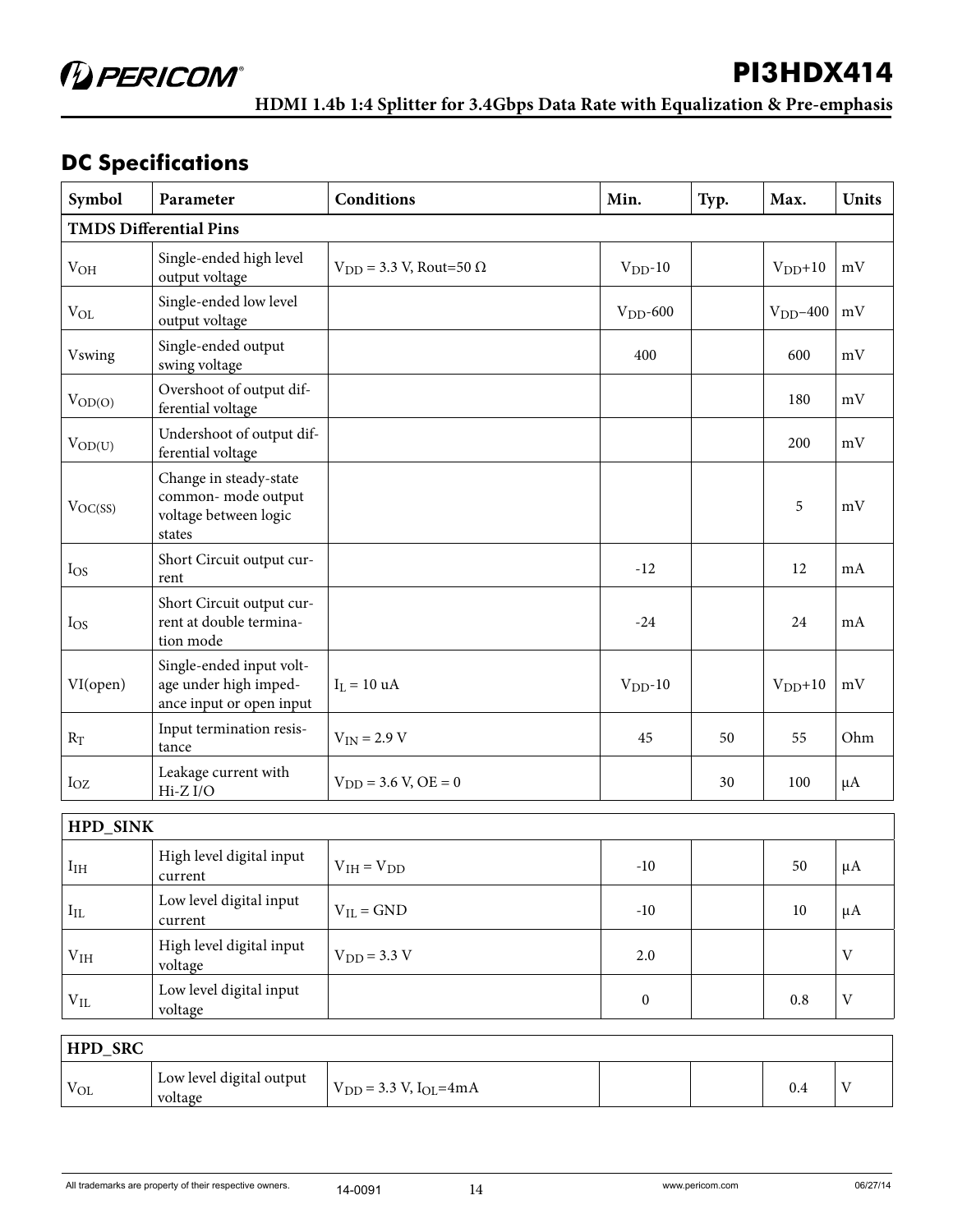#### **HDMI 1.4b 1:4 Splitter for 3.4Gbps Data Rate with Equalization & Pre-emphasis**

|                 | Control pins (OE, SEL, EMP, SW, MS) |                   |                  |  |     |    |
|-----------------|-------------------------------------|-------------------|------------------|--|-----|----|
| I <sub>IH</sub> | High level digital input<br>current | $V_{IH} = V_{DD}$ | $-10$            |  | 10  | μA |
| $I_{IL}$        | Low level digital input<br>current  | $V_{II} = GND$    | $-50$            |  | 10  | μA |
| V <sub>IH</sub> | High level digital input<br>voltage |                   | 2.4              |  |     | V  |
| $\rm V_{IL}$    | Low level digital input<br>voltage  |                   | $\boldsymbol{0}$ |  | 0.8 | V  |

## **AC Specifications**

| Symbol                        | Parameter                                                              | <b>Test Conditions</b>                                 | Min. | Typ. | Max. | <b>Units</b> |
|-------------------------------|------------------------------------------------------------------------|--------------------------------------------------------|------|------|------|--------------|
| <b>TMDS Differential Pins</b> |                                                                        |                                                        |      |      |      |              |
| $t_{\rm pd}$                  | Propagation delay                                                      |                                                        |      |      | 2000 | ps           |
| $t_r$                         | Differential output signal rise time (20% -<br>80%), 0 dB / Open drain |                                                        |      | 140  |      | ps           |
| $t_f$                         | Differential output signal fall time (20% -<br>80%), 0 dB / Open drain | $V_{DD} = 3.3 V,$<br>$R_{\text{OUT}} = 50 \text{ Ohm}$ |      | 140  |      | ps           |
| $t_{sk(p)}$                   | Pulse Skew                                                             |                                                        |      | 15   | 50   | ps           |
| $t_{sk(D)}$                   | Intra-pair Differential Skew                                           |                                                        |      | 25   | 50   | ps           |
| $t_{sk(O)}$                   | Inter-pair Differential Skew                                           |                                                        |      |      | 100  | ps           |
| $t_{sx}$                      | Select to switch output                                                |                                                        |      |      | 550  | ns           |
| $t_{en}$                      | Enable Time                                                            |                                                        |      | 1    | 10   | <b>us</b>    |
| $t_{dis}$                     | Disable Time                                                           |                                                        |      |      | 50   | ns           |
| $t_{jit\_clk(pp)}$            | Peak-to-peak output jitter CLK residual<br>jitter                      | Data: 3.4 Gb data                                      |      | 10   |      | ps           |
| $t_{jit\_data(pp)}$           | Peak-to-peak output jitter Date residual<br>jitter                     | pattern<br>Clock: 340 MHz                              |      | 28   |      | ps           |
| DDC I/O Pins (HPD_SINK)       |                                                                        |                                                        |      |      |      |              |
| $t_{pd(HPD)(tphl)}$           | Propagation Delay (from active port<br>HPD_SINK to HPD_SRC)            | $C_L = 10$ pF                                          |      | 2    | 6.0  | ns           |
| $t_{pd(HPD)(tphl)}$           | Switching Time (from port select to the<br>latest)                     |                                                        |      | 3    | 6.5  | ns           |

#### **Note**

1. Overshoot of output differential voltage  $\mathrm{V_{OD(O)}}$  = (VSWING(MAX) \*2) \* 15%

2. Undershoot of output differential voltage  $V_{\rm O D(O)}$  = (V<sub>SWING(MIN)</sub> \*2) \* 25%

#### All trademarks are property of their respective owners.  $14-0091$   $15$  www.pericom.com www.pericom.com 06/27/14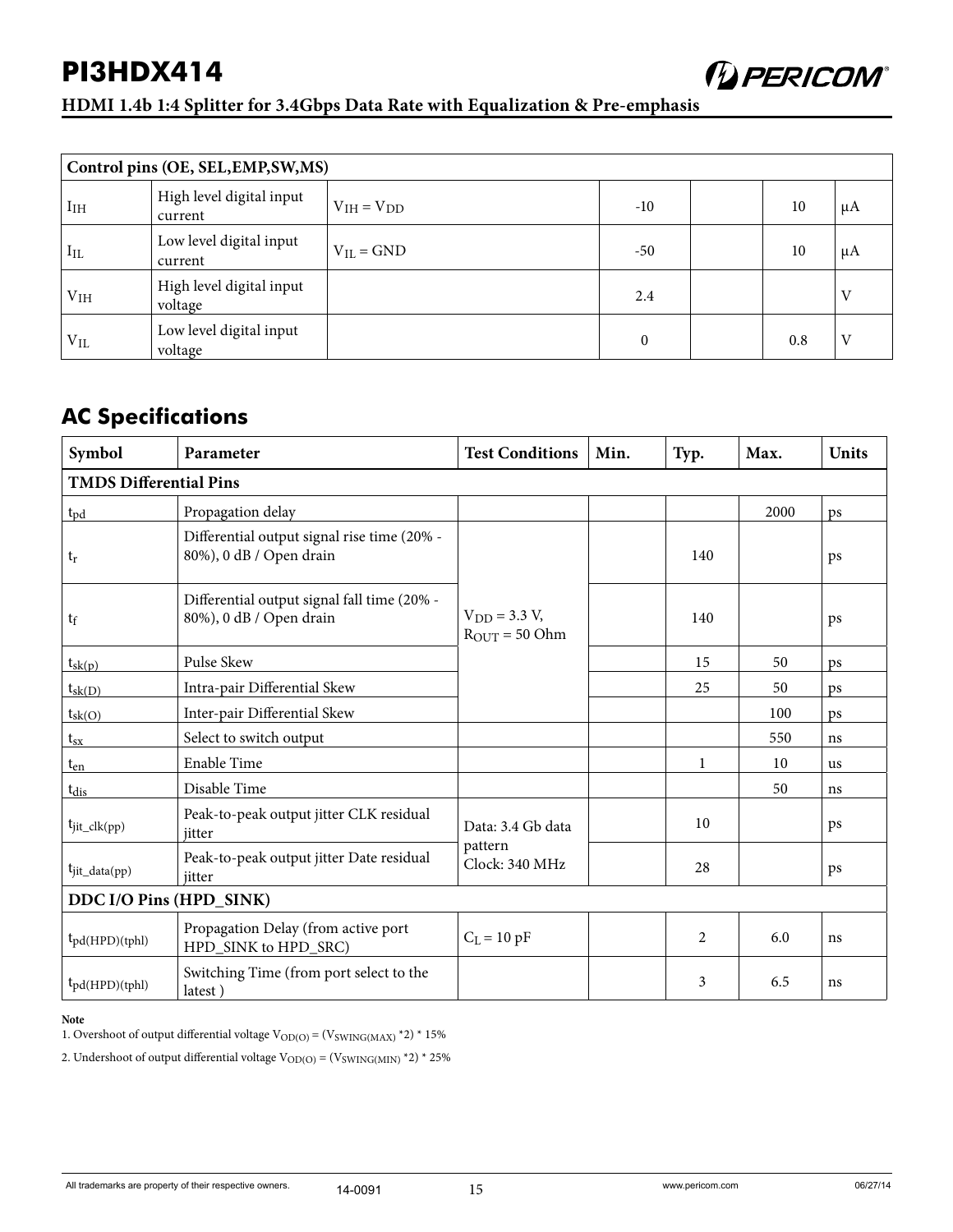## **Output Eye Opening**

**Input Equalization Control Settings versus Input Trace Lengths, Vdd= 3.3V, 25C**

Test Setup Conditions:

Data Rate : 3.4Gbps, Pattern : PRBS2^7-1, Swing : 500mV, No Pre-emphasis, 300Mhz on CLK Channel for Squelch Feature

Additional Setup Information:

EV Board Input and Output Traces : 2.5" Roger material, Input Trace Connection : 24" Coax + FR4 Trace Card, Output Trace Connection : 12" Coax Cable (Bias voltage of 3.05V pull up),

Input Level : 1V differential peak-peak ( 500mV at the test equipment, i.e. TMDS swing of clock and data channel)

|                   | No Input Trace    |                    |                    |                    | 48-inch Input Trace |                    |                    |                    |
|-------------------|-------------------|--------------------|--------------------|--------------------|---------------------|--------------------|--------------------|--------------------|
|                   | Open Drain        |                    | Double Termination |                    | Open Drain          |                    | Double Termination |                    |
|                   | Eye width<br>(UI) | Eye height<br>(mV) | Eye width<br>(UI)  | Eye Weight<br>(mV) | Eye width<br>(UI)   | Eye height<br>(mV) | Eye width<br>(UI)  | Eye Weight<br>(mV) |
| 2.5dB             | 0.894             | 886                | 0.914              | 919                | 0.631               | 697                | 0.673              | 811                |
| 5.0dB             | 0.868             | 892                | 0.888              | 919                | 0.779               | 832                | 0.815              | 897                |
| 7.5 dB            | 0.848             | 903                | 0.868              | 919                | 0.852               | 870                | 0.871              | 914                |
| 10.0 dB           | 0.825             | 903                | 0.852              | 919                | 0.845               | 892                | 0.858              | 914                |
| 12.5 dB           | 0.819             | 903                | 0.829              | 919                | 0.809               | 892                | 0.819              | 914                |
| $15.0 \text{ dB}$ | 0.792             | 903                | 0.805              | 919                | 0.769               | 892                | 0.776              | 914                |
| 17.5 dB           | 0.759             | 903                | 0.779              | 919                | 0.730               | 892                | 0.746              | 908                |
| 20.0 dB           | 0.697             | 849                | 0.723              | 919                | 0.697               | 849                | 0.697              | 908                |

Note:

1. Equipment: HP Power Supply, Agilent JBERT, DSA8200 and PI3HDMIX414 EV Board. Input eye diagram (with 0" input trace) is hooked up 36 inch SMA coaxial cable alone

2. 48-inch Trace Card loss information is about -10.21dB at 3.4Gbps, 1.7Ghz condition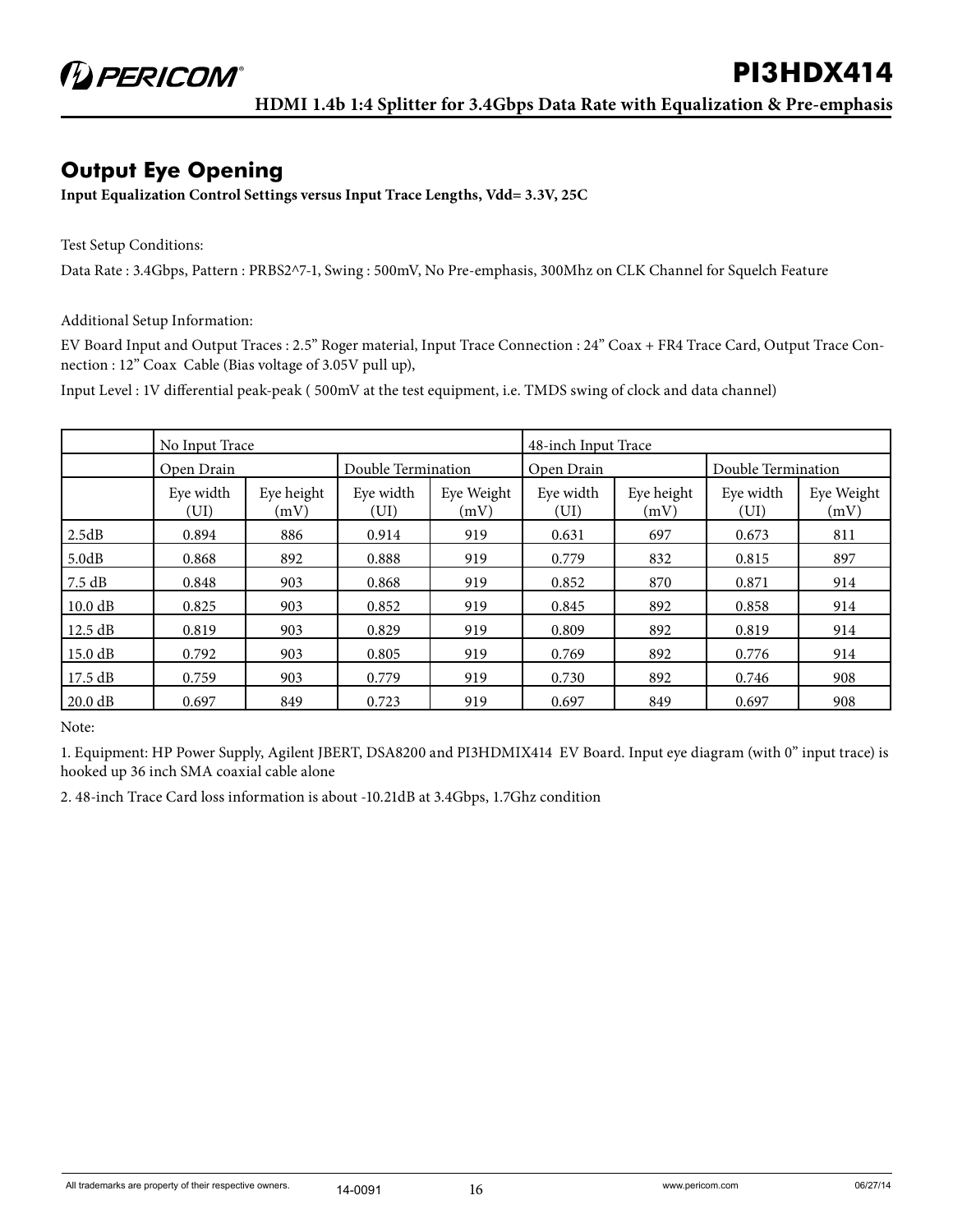

#### **HDMI 1.4b 1:4 Splitter for 3.4Gbps Data Rate with Equalization & Pre-emphasis**



0" Input Trace: No DUT

PI3HDMIX414 Input Eye Opening, 3.4Gbps. PRBS^7-1 Pattern.

Input Trace: 24" Coax + FR4 Trace Card

Output Trace : 24" Coax, Input Swing = 1000mVd



48" Input Trace: Open Drain

PI3HDMIX414 Eye Opening with EQ = 7.5dB Settings, 3.4Gbps, Vdd=3.3V, 25C. Eye Diagram Setup: DEM=0dB, D1x Channel, PRBS2^7, Input Swing=1000mVd



48" Input Trace: No DUT

PI3HDMIX414 Input Eye Opening, 3.4Gbps. PRBS^7-1 Pattern.

Input Trace: 24" Coax + FR4 Trace Card

Output Trace : 24" Coax, Input Swing = 1000mVd



48" Input Trace: Double Termination

PI3HDMIX414 Eye Opening with EQ = 7.5dB Settings, 3.4Gbps, Vdd=3.3V, 25C. Eye Diagram Setup: DEM=0dB, D1x Channel, PRBS2^7, Input Swing=1000mVd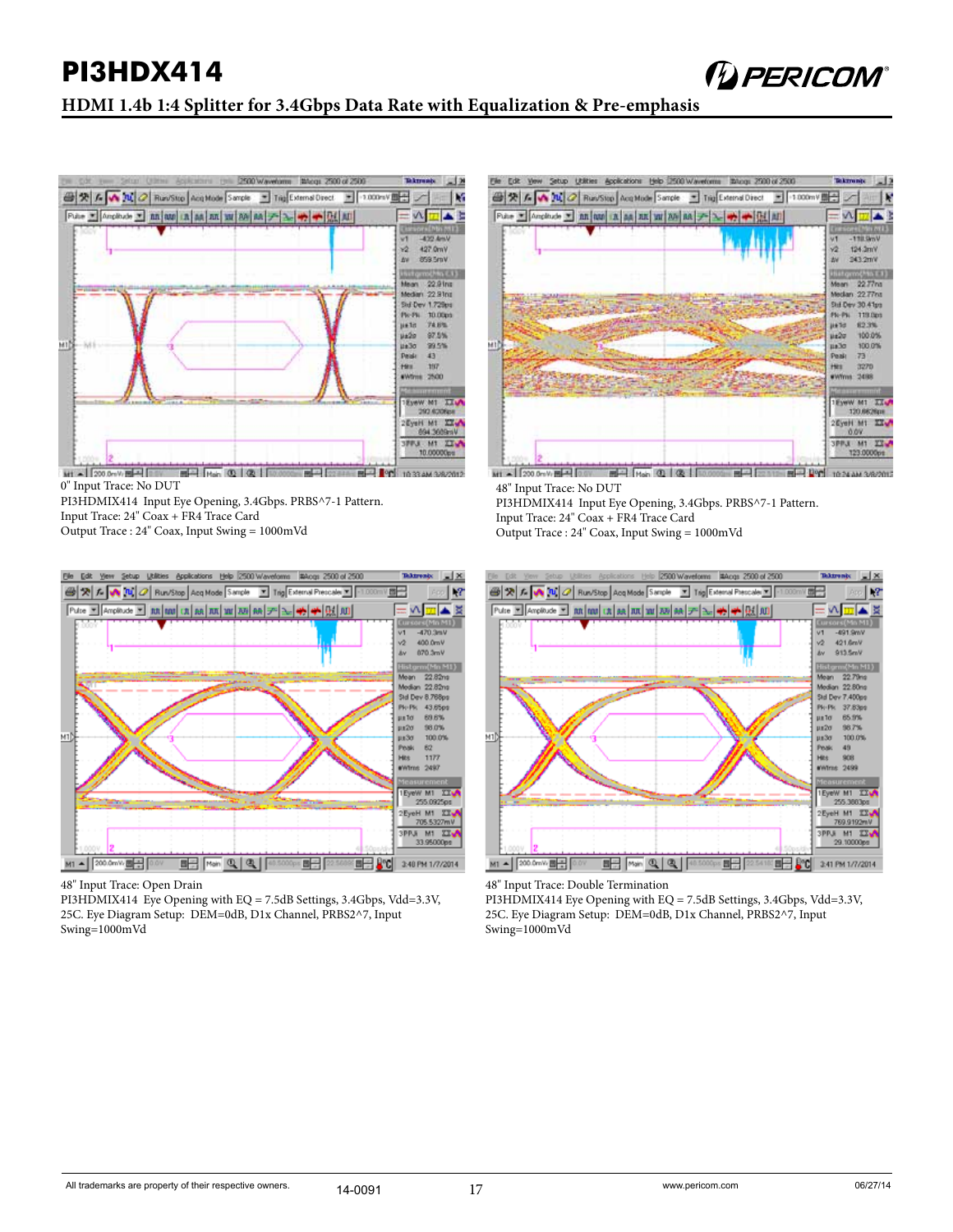## **Recommended System Design for Power Supply**

#### Power Supply Decoupling Circuit

It is recommended to put 0.1 µF decoupling capacitors on each VDD pins of our part, there are four 0.1 µF decoupling capacitors are put in Figure 1 with an assumption of only four VDD pins on our part, if there is more or less VDD pins on our Pericom parts, the number of 0.1 µF decoupling capacitors should be adjusted according to the actual number of VDD pins. On top of 0.1 µF decoupling capacitors on each VDD pins, it is recommended to put a 10 µF decoupling capacitor near our part's VDD, it is for stabilizing the power supply for our part. Ferrite bead is also recommended for isolating the power supply for our part and other power supplies in other parts of the circuit. But, it is optional and depends on the power supply conditions of other circuits.



Recommended Power Supply Decoupling Capacitor Diagram

#### Requirements on the De-coupling Capacitors

There is no special requirement on the material of the capacitors. Ceramic capacitors are generally being used with typically materials of X5R or X7R.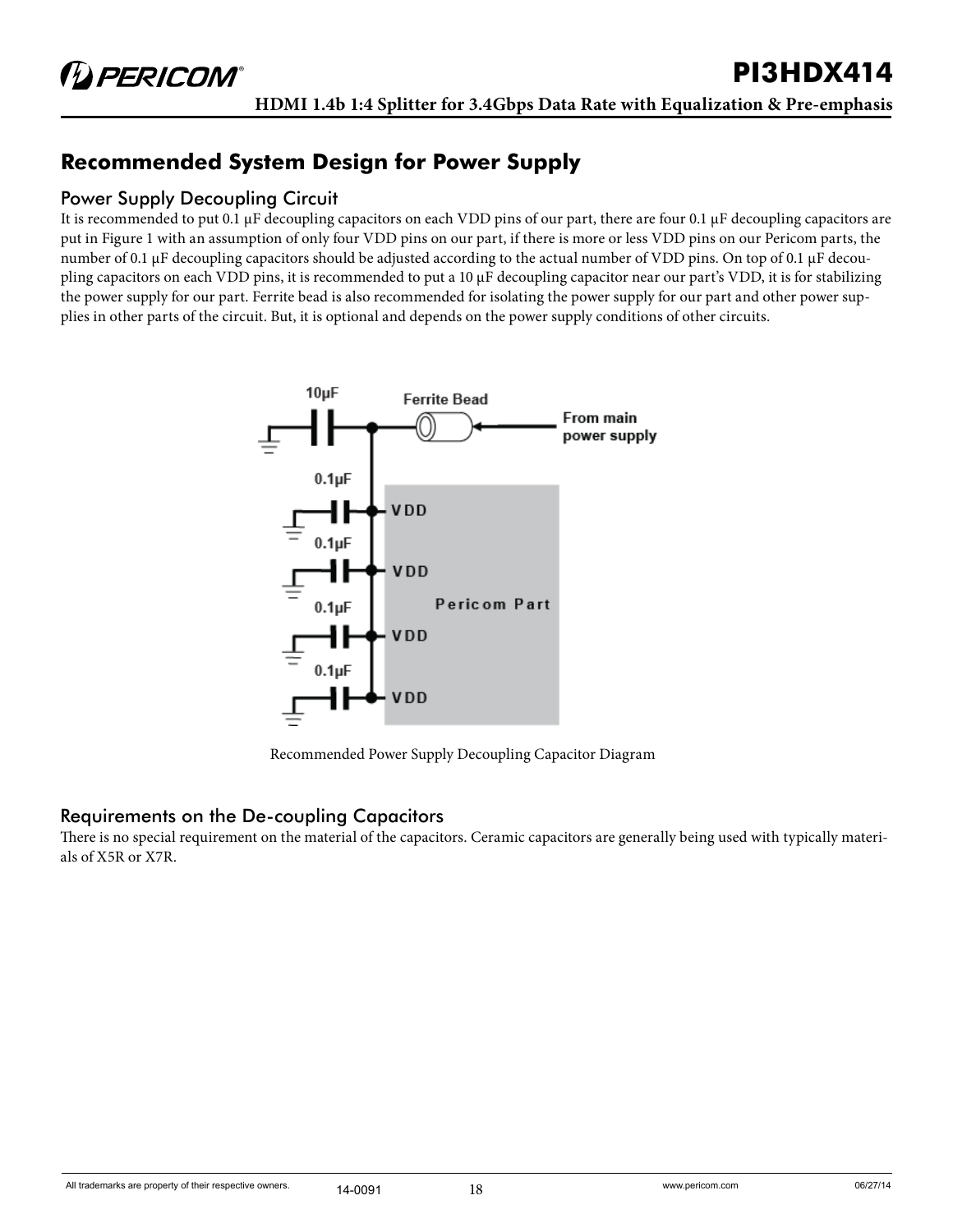

- $\rightarrow$  Each 0.1 µF decoupling capacitor should be placed as close as possible to each VDD pin.
- $\rightarrow$  VDD and GND planes should be used to provide a low impedance path for power and ground.
- $\rightarrow$  Via holes should be placed to connect to VDD and GND planes directly.
- $\rightarrow$  Trace should be as wide as possible
- $\rightarrow$  Trace should be as short as possible.
- $\rightarrow$  The placement of decoupling capacitor and the way of routing trace should consider the power flowing criteria.
- $\rightarrow$  10 µF Capacitor should also be placed closed to our part and should be placed in the middle location of 0.1 µF capacitors.
- Avoid the large current circuit placed close to our part; especially when it is shared the same VDD and GND planes. Since large current flowing on our VDD or GND planes will generate a potential variation on the VDD or GND of our part.



Decoupling Capacitor Placement Diagram

**DERICOM®**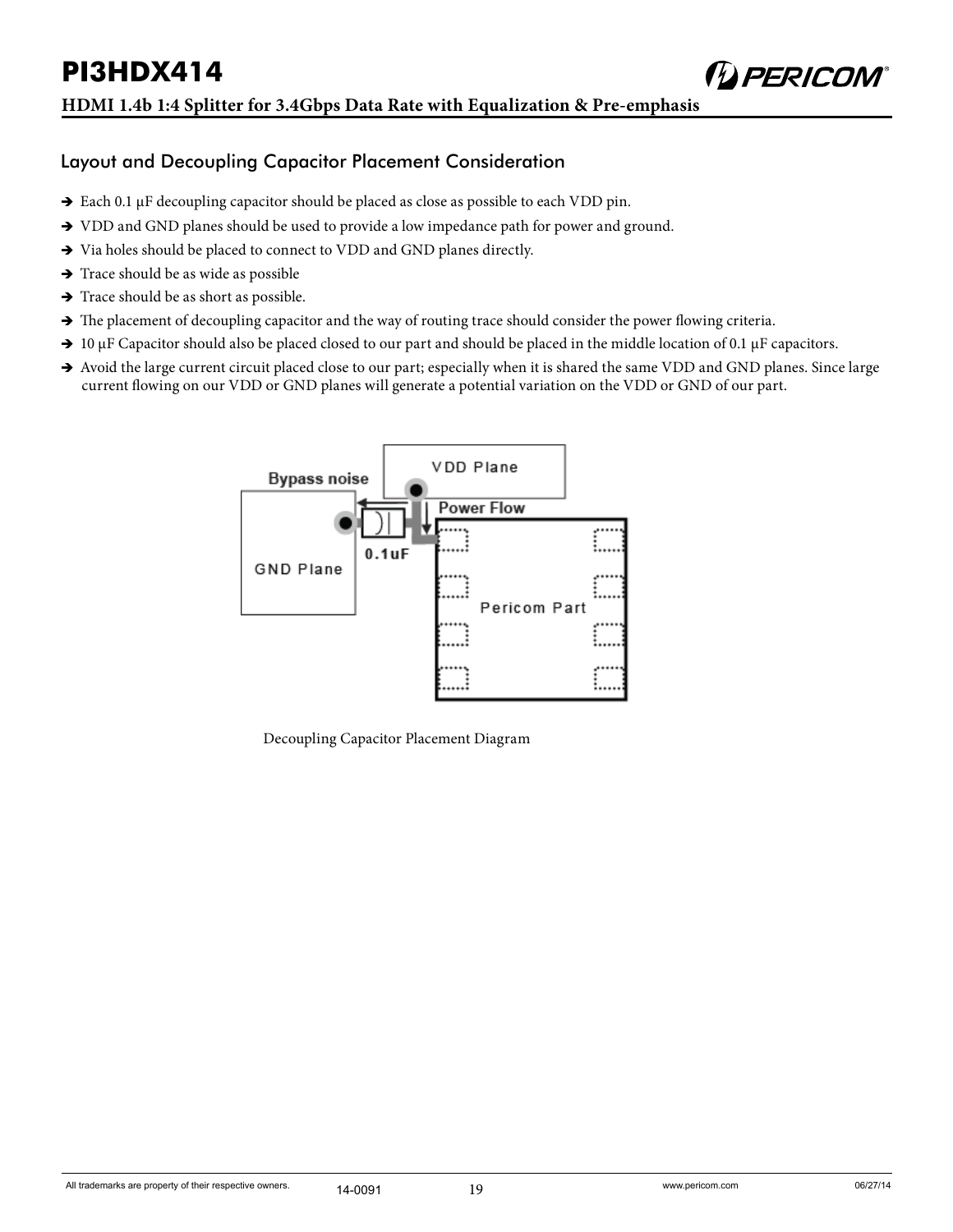## **Package Mechanical: 80-pin LQFP (FCE80)**



| VARIATIONS (ALL DIMENSIONS SHOWN IN MM) |          |             |       |
|-----------------------------------------|----------|-------------|-------|
| <b>SYMBOLS</b>                          | MIN.     | NOM.        | MAX.  |
| A                                       |          |             | 1.60  |
| A1                                      | 0.05     |             | 0.15  |
| A <sub>2</sub>                          | 1.35     | 1.40        | 1.45  |
| b                                       | 0.13     | 0.18        | 0.23  |
| с                                       | 0.09     |             | 0.20  |
| D                                       | 11.80    | 12.00       | 12.20 |
| D <sub>1</sub>                          | 9.80     | 10.00       | 10.20 |
| E                                       | 11.80    | 12.00       | 12.20 |
| Ε1                                      | 9.80     | 10.00       | 10.20 |
| D2                                      | 4.71     |             | 5.54  |
| E2                                      | 3.88     |             | 4.57  |
| e                                       | 0.40 BSC |             |       |
| L                                       | 0.45     | 0.60        | 0.75  |
| L1                                      | 1.00 REF |             |       |
| θ                                       | 0.       | $3.5^\circ$ | 7.    |



Notes:

1 All dimensions are in millimeters, angles in degrees

2 Ref JEDEC: MS-026/BCE

3 Package outline exclusive of mold flash and metal burr

#### **Note:**

• For latest package info, please check: http://www.pericom.com/support/packaging

## **Ordering Information**

| <b>Ordering Code</b> | Package Code | <b>Package Description</b> |
|----------------------|--------------|----------------------------|
| PI3HDX414FCEEX       | FCE80(EPAD)  | Low Profile Flat Package   |

#### **Notes:**

- Thermal characteristics can be found on the company web site at www.pericom.com/packaging/
- FCE = Package Code
- $\bullet$  E = Pb-free and Green
- Adding an X Suffix = Tape/Reel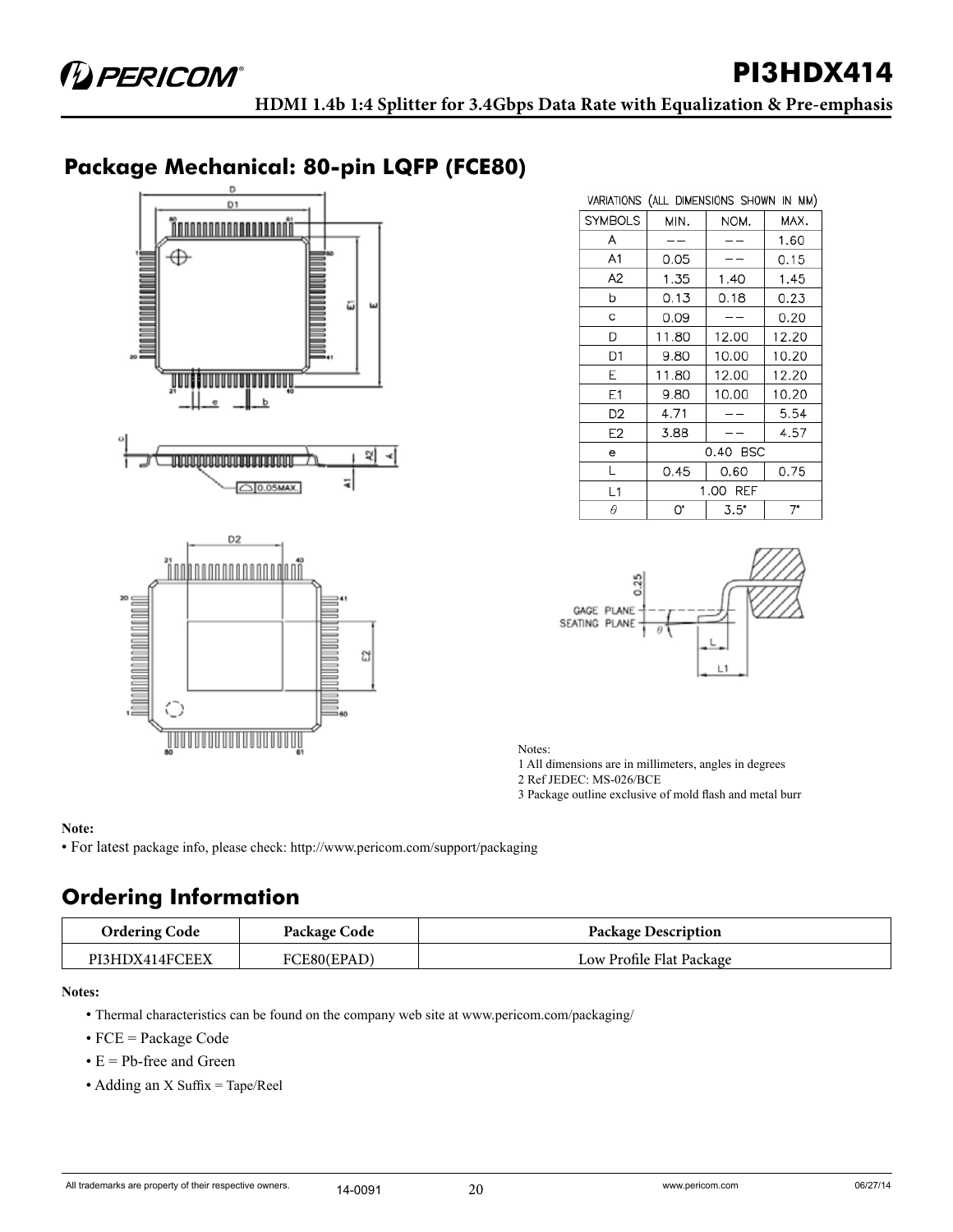

**HDMI 1.4b 1:4 Splitter for 3.4Gbps Data Rate with Equalization & Pre-emphasis** 

### **Related Products**

| <b>Part Number</b> | <b>Product Description</b>                                                                       |  |
|--------------------|--------------------------------------------------------------------------------------------------|--|
| PI3HDX412BD        | HDMI 1.4b Splitter 1:4 with Signal Conditioning for 3.4 Gbps Application                         |  |
| PI3HDX511A/611     | HDMI 1.4b Redriver and DP++ Level Shifter for 3.4 Gbps Application (top/bottom PCB mount)        |  |
| PI3WVR12412        | Wide Voltage Range DP & HDMI Video Switch for 6 Gbps application                                 |  |
| PI3HDX1204-B       | HDMI 2.0 ReDriver for 6 Gbps Application                                                         |  |
| PI3EQXDP1201       | DisplayPort 1.2 ReDriver with built-in AUX listener                                              |  |
| PI3HDMI521/621     | HDMI 1.4b 2-to-1 Switch with Signal Conditioning for 3.4 Gbps Application (top/bottom PCB mount) |  |
| PI3VDP3212         | 2-Lane DisplayPort 1.2 Compliant Switch                                                          |  |
| PI3VDP12412        | 4-Lane DisplayPort 1.2 Compliant Switch                                                          |  |
| PI3HDMI336         | HDMI 3-to-1 Switch with Signal Conditioning for 2.5 Gbps Application                             |  |